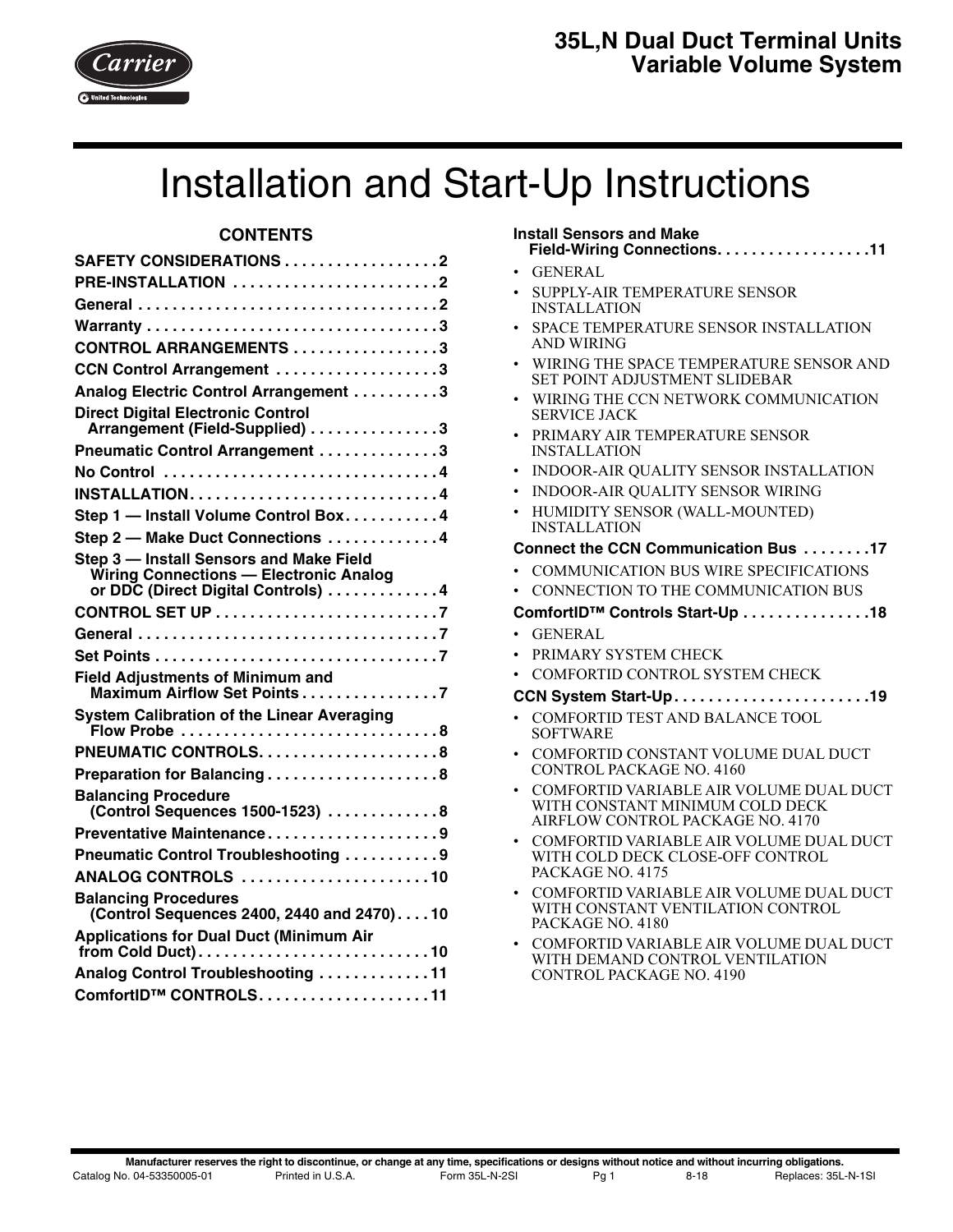# **SAFETY CONSIDERATIONS**

## **SAFETY NOTE**

<span id="page-1-0"></span>Air-handling equipment will provide safe and reliable service when operated within design specifications. The equipment should be operated and serviced only by authorized personnel who have a thorough knowledge of system operation, safety devices and emergency procedures.

Good judgment should be used in applying any manufacturer's instructions to avoid injury to personnel or damage to equipment and property.

# **WARNING**

## ELECTRICAL SHOCK HAZARD

Failure to follow this warning could cause personal injury or death.

Before performing service or maintenance operations on unit, turn off main power switch to unit and install lock(s) and lockout tag(s). Ensure electrical service to rooftop unit agrees with voltage and amperage listed on the unit rating plate. Unit may have more than one power switch.

See Fig. 1 for Proposition 65 label.



## **Fig. 1 — Proposition 65 Warning Label**

## **PRE-INSTALLATION**

#### <span id="page-1-2"></span><span id="page-1-1"></span>**General**

The 35L,N units are dual duct terminals available with factory-installed pneumatic, analog, and Carrier Comfort Network® (CCN) Direct Digital Control (DDC) control options. See Table [1.](#page-1-3) Figure [2](#page-1-4) shows the basic box. Figure [3](#page-1-5) is an example of a unit identification label.

#### **Table 1 — 35L,N Units**

<span id="page-1-3"></span>

| <b>UNIT</b> | <b>DESCRIPTION</b>                                      |
|-------------|---------------------------------------------------------|
| 35L         | Basic unit, no mixing                                   |
| 35N         | Premium unit, high mixing, constant volume flow sensing |

#### STORAGE AND HANDLING

Inspect for damage upon receipt. Shipping damage claims should be filed with shipper at time of delivery. Store in a clean, dry, and covered location. Do not stack cartons. When unpacking units, care should be taken that the inlet collars and externally mounted components do not become damaged. Do not lift units using collars, sensors or externally mounted components as handles. Do not lay uncrated units on end or sides. Do not stack uncrated units over 6 ft high. Do not manhandle. Do not handle control boxes by tubing connections or

other external attachments. Table [2](#page-2-6) shows component weights.

#### INITIAL INSPECTION

Once items have been removed from the carton, check carefully for damage to duct connections, coils or controls. File damage claim immediately with transportation agency and notify Carrier.

#### UNIT IDENTIFICATION

Each unit is supplied with a shipping label and an identification label (Fig. [3\)](#page-1-5).

#### INSTALLATION PRECAUTION

Check that construction debris does not enter unit or ductwork. Do not operate the central-station air-handling fan without final or construction filters in place. Accumulated dust and construction debris distributed through the ductwork can adversely affect unit operation.

#### SERVICE ACCESS

Provide service clearance for unit access.

#### **CODES**

Install units in compliance with all applicable code requirements.





<span id="page-1-4"></span>

| Carrier                                                                                 |                                     |                                   |     | l IP                       |
|-----------------------------------------------------------------------------------------|-------------------------------------|-----------------------------------|-----|----------------------------|
| 2181487<br>ODS:                                                                         |                                     |                                   |     |                            |
| TAG:                                                                                    |                                     |                                   |     |                            |
| <b>FACTORY NO: 832889</b><br><b>ITEM: 003</b>                                           |                                     |                                   |     |                            |
| <b>MODEL NO: 35LN 06</b><br>$SIZE: C=06 H=06$                                           |                                     |                                   |     |                            |
| <b>MAX</b><br><b>COLD INLET CFM:</b><br><b>HOT INLET CFM:</b><br>HAND (COLD INLET LOC): | <b>MIN</b><br>$\Omega$<br><b>RC</b> | <b>VP: 000</b><br><b>VP: .000</b> | MAX | <b>MIN</b><br>.000<br>.000 |
|                                                                                         | D000 CTRL BOX E                     |                                   |     |                            |
| CFGCD: 1A*0*0*0R*0606*D000*00*000*0000                                                  |                                     |                                   |     |                            |

<span id="page-1-5"></span>**Fig. 3 — Unit Identification Label**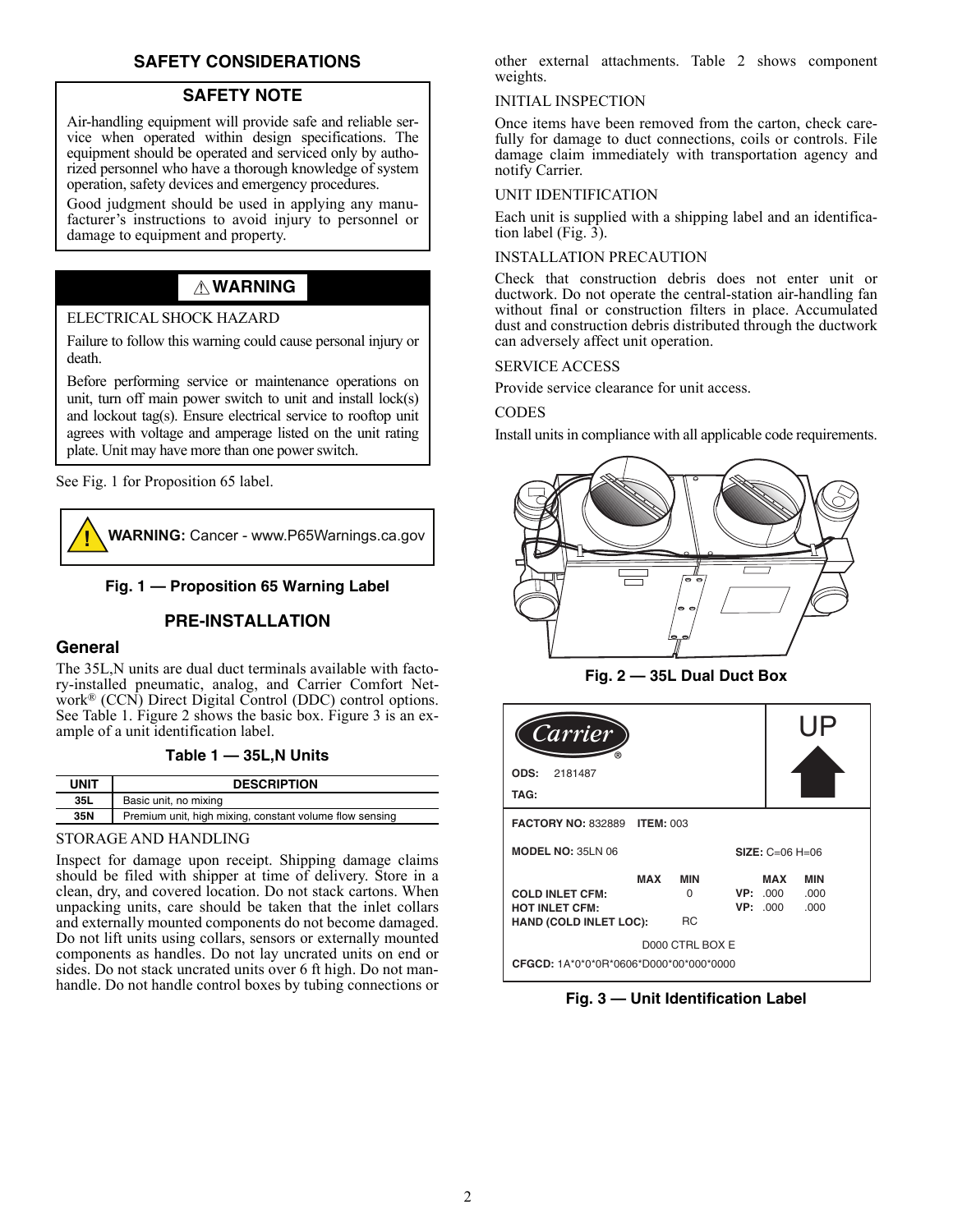| Table 2 — 35L,N Unit Weights |  |  |  |
|------------------------------|--|--|--|
|------------------------------|--|--|--|

<span id="page-2-6"></span>

| <b>UNIT</b> | <b>SIZE</b> | <b>BASE</b><br><b>UNIT</b><br>(1b) | <b>WITH</b><br><b>PNEUMATIC</b><br><b>CONTROLS</b><br>(1b) | <b>WITH DDC OR</b><br><b>ANALOG CONTROLS</b><br>(lb) |
|-------------|-------------|------------------------------------|------------------------------------------------------------|------------------------------------------------------|
|             | 4, 5, 6     | 29                                 | 37                                                         | 47                                                   |
|             | 7,8         | 33                                 | 41                                                         | 51                                                   |
|             | 9, 10       | 41                                 | 49                                                         | 59                                                   |
| 35L         | 12          | 51                                 | 59                                                         | 69                                                   |
|             | 14          | 67                                 | 75                                                         | 85                                                   |
|             | 16          | 75                                 | 83                                                         | 93                                                   |
|             | 22          | 129                                | 137                                                        | 147                                                  |
|             | 6           | 31                                 | 39                                                         | 49                                                   |
|             | 8           | 42                                 | 50                                                         | 60                                                   |
|             | 10          | 61                                 | 69                                                         | 79                                                   |
| 35N         | 12          | 80                                 | 88                                                         | 98                                                   |
|             | 14          | 98                                 | 106                                                        | 116                                                  |
|             | 16          | 111                                | 119                                                        | 129                                                  |

LEGEND

**DDC —** Direct Digital Controls

NOTE: Data is based on the following conditions:

- 1. Unit casing is 22 gage. 2. Unit insulation is 1/2-in. thick, 1.5-lb Tuf-Skin1 Rx dual density fiberglass.
- 3. Units rated with standard linear flow sensor.

## <span id="page-2-0"></span>**Warranty**

<span id="page-2-1"></span>All Carrier-furnished items carry the standard Carrier warranty.

# **CONTROL ARRANGEMENTS**

The 35L,N dual duct units are offered with a wide variety of factory-mounted controls that regulate the volume of air delivery from the unit and respond to cooling and heating load requirements of the conditioned space. Stand-alone controls will fulfill the thermal requirements of a given control space. These devices are available in both pneumatic and electronic arrangements. Carrier PIC (Product Integrated Controls) is a communicating control that is integrated with the building system. The PIC controls are compatible with the CCN system. A number of DDC (Direct Digital Controls) control packages by others are available for consignment mounting, as indicated.

Control offerings are:

35(L,N)A: Analog Electronic

35(L,N)C: CCN Direct Digital Electronic

35(L,N)P: Pneumatic

35(L,N)N: None or DDC by others

Each control approach offers a variety of operating functions; a control package number identifies combinations of control functions. The following listings contain the basic function arrangements for each control offering. Because of the variety of functions available, circuit diagrams, operating sequences, and function descriptions are contained in separate Application Data publications. Refer to the specific control publication for details.

# <span id="page-2-2"></span>**CCN Control Arrangement**

The CCN control packages must be used in combination with a thermostat. Thermostats are not included in the CCN package.

4160: Constant volume dual duct

4170: 35N only, variable volume dual duct, constant minimum cooling (requires cold deck inlet and total flow probe)

4175: 35N only, variable volume dual duct, cooling close-off during heating (requires hot deck inlet and total flow probe) 4180: 35N only, constant ventilation dual duct, Cooling only (requires cold deck inlet and total flow probe)

4190: Variable air volume (VAV) with Demand Controlled Ventilation (DCV) requires separate  $CO<sub>2</sub>$  sensor

## <span id="page-2-3"></span>**Analog Electronic Control Arrangement**

Control package is pressure independent and includes a standard linear airflow sensor in both the hot and cold inlets for variable air volume control, 24-volt transformer, control enclosures, and a wall thermostat to match the control type.

Variable volume control:

2400 — Heating and cooling control, hot and cold inlet sensor location (35L,N)

2440 — Heating and cooling control, hot inlet and discharge airflow sensing (35N only)

2470 — Heating and cooling control, cold inlet and discharge airflow sensing (35N only)

## <span id="page-2-4"></span>**Direct Digital Electronic Control Arrangement (Field-Supplied)**

Control packages are field-supplied for factory mounting, unless otherwise noted. All DDC control arrangements include a standard linear inlet flow sensor, 24-volt transformer and control enclosure.

Contact Carrier for details about mounting field-supplied controls.

## <span id="page-2-5"></span>**Pneumatic Control Arrangement**

All control packages are pressure independent and include standard linear airflow sensors in both the hot and cold inlets for variable air volume control or an airflow sensor in one inlet and the unit discharge for constant volume control arrangements. Thermostats will either be direct acting (DA) or reverse acting (RA), and damper position will be identified as normally open (NO) or normally closed (NC).

Variable air volume control with inlet air sensing (all units):

- 1500 Multi-function controller, DA-NC cold inlet, NC hot inlet
- 1501 Multi-function controller, DA-NC cold inlet, NO hot inlet
- 1502 Multi-function controller, DA-NO cold inlet, NO hot inlet
- 1503 Multi-function controller, DA-NO cold inlet, NC hot inlet
- 1504 Multi-function controller, RA-NC cold inlet, NC hot inlet
- 1505 Multi-function controller, RA-NC cold inlet, NO hot inlet
- 1506 Multi-function controller, RA-NO cold inlet, NO hot inlet
- 1507 Multi-function controller, RA-NO cold inlet, NC hot inlet

Constant volume control with hot inlet and discharge air sensing (35N Units):

- 1508 Multi-function controller, DA-NC cold inlet, NC hot inlet
- 1509 Multi-function controller, DA-NC cold inlet, NO hot inlet
- 1510 Multi-function controller, DA-NO cold inlet, NO hot inlet
- 1511 Multi-function controller, DA-NO cold inlet, NC hot inlet
- 1512 Multi-function controller, RA-NC cold inlet, NC hot inlet
- 1513 Multi-function controller, RA-NC cold inlet, NO hot inlet

<sup>1.</sup> Tuf-Skin is a trademark of Johns Manville.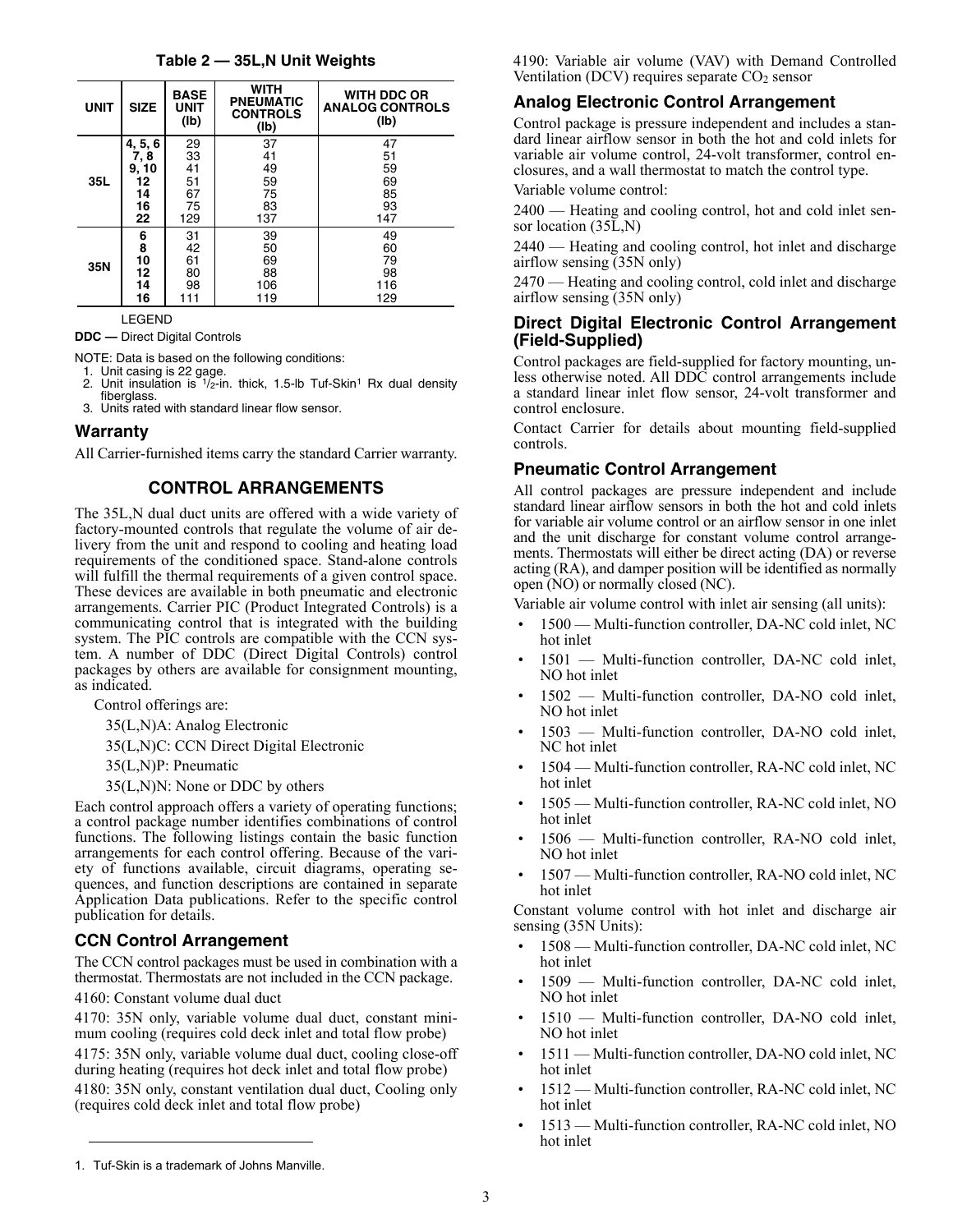- 1514 Multi-function controller, RA-NO cold inlet, NO hot inlet
- 1515 Multi-function controller, RA-NO cold inlet, NC hot inlet

Constant volume control with cold inlet and discharge air sensing (35N units):

- 1516 Multi-function controller, DA-NC cold inlet, NC hot inlet
- 1517 Multi-function controller, DA-NC cold inlet, NO hot inlet
- 1518 Multi-function controller, DA-NO cold inlet, NO hot inlet
- 1519 Multi-function controller, DA-NO cold inlet, NC hot inlet
- 1520 Multi-function controller, RA-NC cold inlet, NC hot inlet
- 1521 Multi-function controller, RA-NC cold inlet, NO hot inlet
- 1522 Multi-function controller, RA-NO cold inlet, NO hot inlet
- 1523 Multi-function controller, RA-NO cold inlet, NC hot inlet

A multi-function controller is capable of providing DA-NO, DA-NC, RA-NC or RA-NO functions (all units).

## <span id="page-3-0"></span>**No Control**

0000: 35L,N box only

- D000: 35L,N box with control box only
- D001: 35L,N box with control box and transformer

## **INSTALLATION**

#### <span id="page-3-2"></span><span id="page-3-1"></span>**Step 1 — Install Volume Control Box**

- 1. Move unit to installation area. Remove unit from shipping package. Do not handle by controls or damper extension rod.
- 2. The unit has factory-installed brackets.
- 3. Suspend units from building structure with straps, rods, or hanger wires. Secure the unit and level it in each direction.

## <span id="page-3-3"></span>**Step 2 — Make Duct Connections**

- 1. Install supply ductwork on each of the unit inlet collar. Check that air-supply duct connections are airtight and follow all accepted medium-pressure duct installation procedures. (Refer to Tables [3](#page-4-0)-[5](#page-5-0) for pressure data.)
- 2. Install the discharge ducts. Fully open all balancing dampers.

A straight length of inlet duct is not required before the unit inlet. Ninety-degree elbows or tight radius flexible duct immediately upstream of inlet collar should be avoided.

## <span id="page-3-4"></span>**Step 3 — Install Sensors and Make Field Wiring Connections — Electric Analog or DDC (Direct Digital Controls)**

Refer to specific unit dimensional submittals and control application diagrams for control specifications. All field wiring must comply with National Electrical Code (NEC) and local requirements. Refer to the wiring diagram on the unit for specific wiring connections.

A field-supplied transformer is required if the unit was not equipped with a factory-installed transformer. See Fig. [4.](#page-6-4)

NOTE: Refer to wiring diagram attached to each unit for specific information on that particular unit.

Unit airflow should not be set outside of the range noted in Fig. [4-](#page-6-4)[6](#page-6-5) and the performance data section of this document.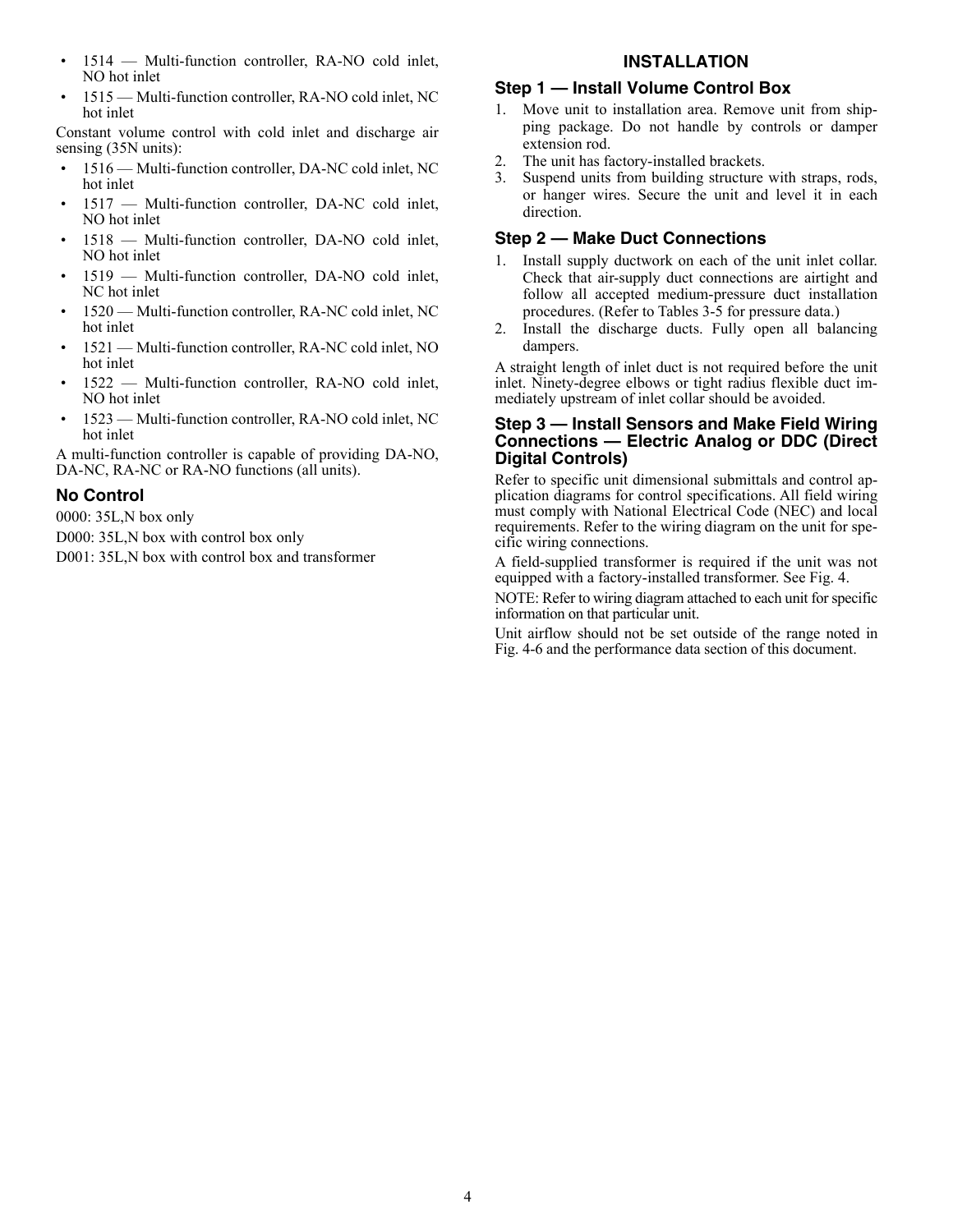<span id="page-4-0"></span>

|                                      |                              |                                               |                                                  | <b>MINIMUM INLET STATIC</b><br><b>PRESSURE</b><br>(Unit Pressure Drop) (in. wg) |                                    |                                                                                            |
|--------------------------------------|------------------------------|-----------------------------------------------|--------------------------------------------------|---------------------------------------------------------------------------------|------------------------------------|--------------------------------------------------------------------------------------------|
| <b>INLET</b><br><b>SIZE</b><br>(in.) | <b>CFM</b>                   | <b>MINIMUM</b><br><b>AIRFLOW</b><br>$(CFM)^*$ | <b>MINIMUM CCN</b><br><b>AIRFLOW</b><br>(CFM)    | <b>Velocity</b><br><b>Pressure</b>                                              | <b>Basic</b><br>Unit               | <b>MINIMUM SYSTEM OPERATING</b><br>PRESSURE (in. wg) AT MAXIMUM LISTED<br><b>FLOW RATE</b> |
|                                      |                              |                                               |                                                  | $\Delta$ Vps                                                                    | $\Delta$ $\mathsf{P}_{\mathsf{S}}$ |                                                                                            |
| 4<br>(0.09)                          | 50<br>110<br>170<br>230      | 40<br>or<br>0                                 | 23<br>or<br>0                                    | 0.02<br>0.10<br>0.23<br>0.43                                                    | 0.00<br>0.01<br>0.02<br>0.03       | 0.03                                                                                       |
| 5<br>(0.14)                          | 75<br>170<br>265<br>360      | 63<br>or<br>0                                 | 36<br>or<br>0                                    | 0.02<br>0.09<br>0.23<br>0.43                                                    | 0.00<br>0.02<br>0.04<br>0.08       | 0.08                                                                                       |
| 6<br>(0.20)                          | 100<br>240<br>380<br>520     | 90<br>or<br>0                                 | 52<br>or<br>0                                    | 0.02<br>0.09<br>0.22<br>0.42                                                    | 0.01<br>0.04<br>0.09<br>0.17       | 0.17                                                                                       |
| $\overline{7}$<br>(0.27)             | 150<br>330<br>525<br>710     | 123<br>or<br>0                                | 71<br>or<br>0                                    | 0.02<br>0.09<br>0.23<br>0.41                                                    | 0.01<br>0.04<br>0.09<br>0.17       | 0.17                                                                                       |
| 8<br>(0.35)                          | 200<br>440<br>675<br>925     | 160<br>or<br>0                                | 93<br>or<br>0                                    | 0.02<br>0.09<br>0.21<br>0.39                                                    | 0.01<br>0.04<br>0.09<br>0.17       | 0.18                                                                                       |
| 9<br>(0.44)                          | 250<br>550<br>875<br>1200    | 203<br>or<br>0                                | 117<br>or<br>0                                   | 0.02<br>0.08<br>0.21<br>0.40                                                    | 0.01<br>0.07<br>0.17<br>0.32       | 0.31                                                                                       |
| 10<br>(0.55)                         | 300<br>675<br>1075<br>1450   | 251<br>or<br>0                                | 145<br>or<br>0                                   | 0.02<br>0.08<br>0.20<br>0.36                                                    | 0.01<br>0.04<br>0.10<br>0.17       | 0.17                                                                                       |
| 12<br>(0.78)                         | 450<br>1000<br>1550<br>2100  | 361<br>or<br>0                                | 208<br>or<br>$\mathbf 0$                         | 0.02<br>0.08<br>0.19<br>0.34                                                    | 0.01<br>0.04<br>0.09<br>0.17       | 0.17                                                                                       |
| 14<br>(1.07)                         | 600<br>1375<br>2125<br>2900  | 491<br>$\mathop{\sf or}\nolimits$<br>0        | 284<br>$\mathop{\sf or}\nolimits$<br>$\mathbf 0$ | 0.01<br>0.07<br>0.17<br>0.31                                                    | 0.01<br>0.04<br>0.10<br>0.19       | 0.18                                                                                       |
| $16$<br>(1.40)                       | 800<br>1775<br>2725<br>3700  | 642<br>or<br>0                                | 371<br>or<br>0                                   | 0.01<br>0.06<br>0.14<br>0.25                                                    | 0.01<br>0.04<br>0.10<br>0.17       | 0.18                                                                                       |
| 22<br>(2.63)                         | 1200<br>3300<br>5200<br>7000 | 1211<br>$_{\rm 0}^{\rm or}$                   | 699<br>$_{\rm 0}^{\rm or}$                       | 0.02<br>$0.07\,$<br>0.16<br>0.31                                                | 0.01<br>0.04<br>0.09<br>0.17       | 0.17                                                                                       |

**Table 3 — 35L Non-Mixing Dual Duct Basic Pressure Data**

\*CCN (Carrier Comfort Network®) controls permit a lower minimum

flow.<br>
NOTES:<br>  $\Delta P_s$  is the difference in static pressure across the assembly, with the<br>
damper fully open.<br>
To obtain Total Pressure, add the Velocity Pressure for a given CFM to<br>
the Static Pressure drop ( $\Delta P_s$ ) of th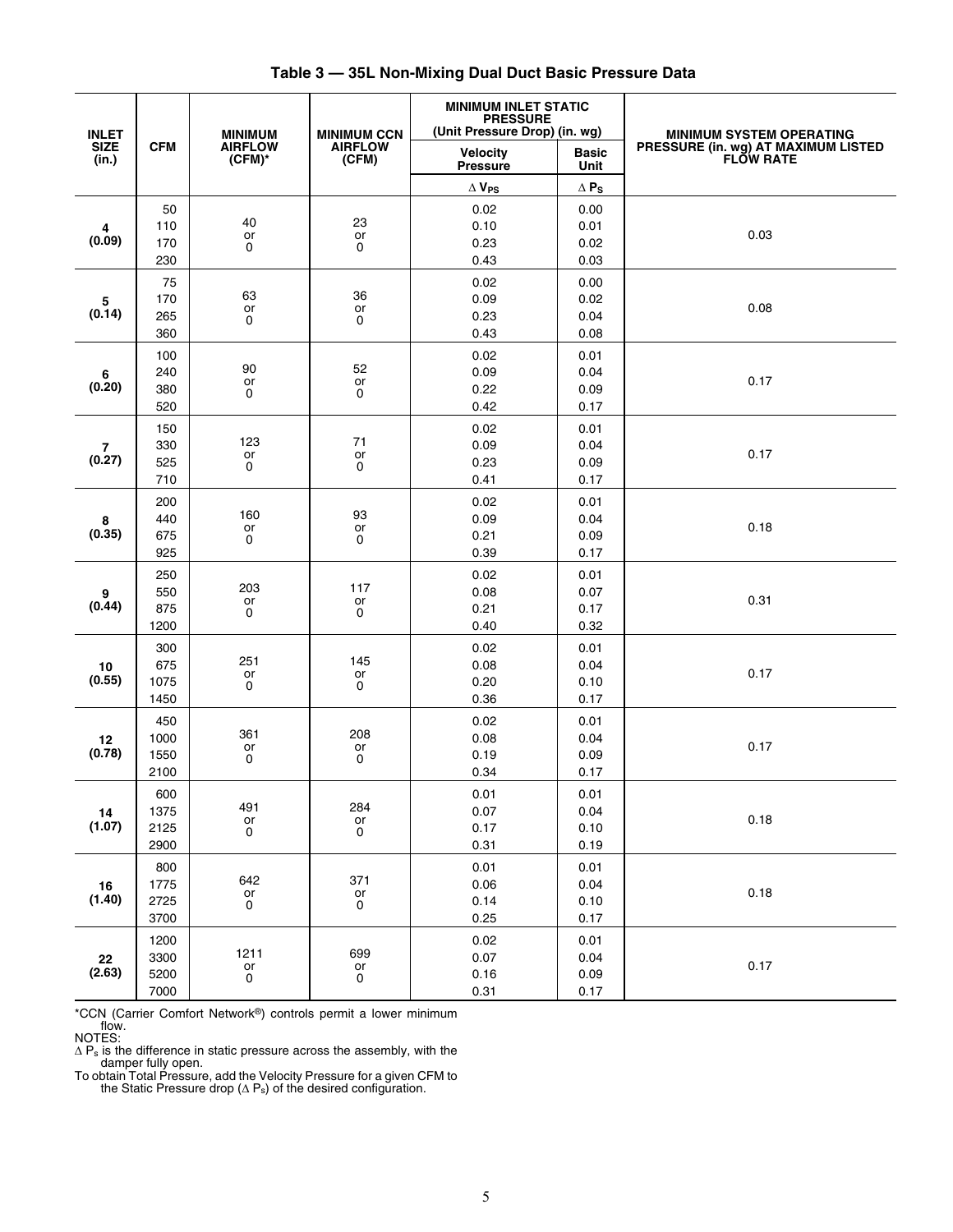| Table 4 — 35N Dual Duct, Full Blending Basic Pressure Data — Inlet Sensor Pickup |  |  |  |
|----------------------------------------------------------------------------------|--|--|--|
|----------------------------------------------------------------------------------|--|--|--|

| <b>INLET</b>          |                             |                                 |                                            | <b>MINIMUM INLET STATIC PRESSURE</b><br>(Unit Pressure Drop) (in. wg) |                              | <b>MINIMUM SYSTEM OPERATING</b>                         |
|-----------------------|-----------------------------|---------------------------------|--------------------------------------------|-----------------------------------------------------------------------|------------------------------|---------------------------------------------------------|
| <b>SIZE</b><br>(Area) | <b>CFM</b>                  | <b>MINIMUM AIRFLOW</b><br>(CFM) | <b>MINIMUM CCN</b><br><b>AIRFLOW (CFM)</b> | Velocity<br><b>Pressure</b>                                           | <b>Basic</b><br>Unit         | PRESSURE (in. wg) AT<br><b>MAXIMUM LISTED FLOW RATE</b> |
|                       |                             |                                 |                                            | $\Delta$ V <sub>PS</sub>                                              | $\Delta$ Ps                  |                                                         |
| 6<br>(0.20)           | 100<br>240<br>380<br>520    | 90<br>or<br>0                   | 52<br>or<br>0                              | 0.01<br>0.06<br>0.15<br>0.28                                          | 0.03<br>0.16<br>0.40<br>0.72 | 0.42                                                    |
| 8<br>(0.35)           | 200<br>440<br>675<br>925    | 160<br>or<br>0                  | 93<br>or<br>0                              | 0.01<br>0.06<br>0.14<br>0.26                                          | 0.03<br>0.15<br>0.36<br>0.68 | 0.44                                                    |
| 10<br>(0.55)          | 300<br>675<br>1075<br>1450  | 251<br>or<br>0                  | 145<br>or<br>0                             | 0.01<br>0.05<br>0.14<br>0.25                                          | 0.04<br>0.20<br>0.52<br>0.94 | 0.43                                                    |
| 12<br>(0.78)          | 450<br>1000<br>1550<br>2100 | 361<br>or<br>0                  | 208<br>or<br>$\Omega$                      | 0.01<br>0.04<br>0.09<br>0.16                                          | 0.04<br>0.18<br>0.44<br>0.80 | 0.43                                                    |
| 14<br>(1.07)          | 600<br>1375<br>2125<br>2900 | 491<br>or<br>$\Omega$           | 284<br>or<br>$\Omega$                      | 0.01<br>0.04<br>0.09<br>0.17                                          | 0.04<br>0.23<br>0.54<br>1.01 | 0.48                                                    |
| 16<br>(1.40)          | 800<br>1775<br>2725<br>3700 | 642<br>or<br>0                  | 371<br>or<br>$\mathbf 0$                   | 0.00<br>0.02<br>0.04<br>0.08                                          | 0.04<br>0.19<br>0.44<br>0.81 | 0.48                                                    |

\*Assumes inlet flow sensor. For discharge flow sensor, use data for next even size. CCN (Carrier Comfort Network®) controls permit a lower minimum flow. Size 16 discharge is same as inlet.

NOTES:

- $1. \Delta P_s$  is the difference in static pressure across the assembly, with the damper fully open.
- 2. Minimum recommended airflow (cfm) is based on 0.03 in. wg differential pressure on the inlet sensor or 0 airflow. 0.03 in. wg is equal to 15-20% of the nominal flow rating of the terminal unit.

Less than 15-20% may result in greater than ±5% control of the unit airflow. Some DDC controls, supplied by others, may have different limitations.

- 3. Minimum airflow may be 0.<br>4. Maximum airflow (cfm) is l
- Maximum airflow (cfm) is based on a 1-in. wg differential pressure from the airflow sensor.
- 5. To obtain Total Pressure, add the Velocity Pressure for a given CFM to the Static Pressure drop  $(\Delta P_s)$  of the desired configuration.

# **Table 5 — 35N Dual Duct, Full Blending — Discharge Sensor Pickup**

<span id="page-5-0"></span>

| <b>INLET SIZE</b> | <b>MAX. PRIMARY AIRFLOW (cfm)</b> |                 | <b>MINIMUM AIRFLOW</b> |
|-------------------|-----------------------------------|-----------------|------------------------|
|                   |                                   | <b>Standard</b> | <b>CCN</b>             |
|                   | 927                               | 185 or 0        | 93 or 0                |
|                   | 1448                              | 290 or 0        | 145 or 0               |
| 10                | 2085                              | 417 or 0        | 208 or 0               |
| 12                | 2838                              | 568 or 0        | 284 or 0               |
| 14                | 3706                              | 741 or 0        | 371 or 0               |
| 16                |                                   |                 |                        |

LEGEND

**CCN —** Carrier Comfort Network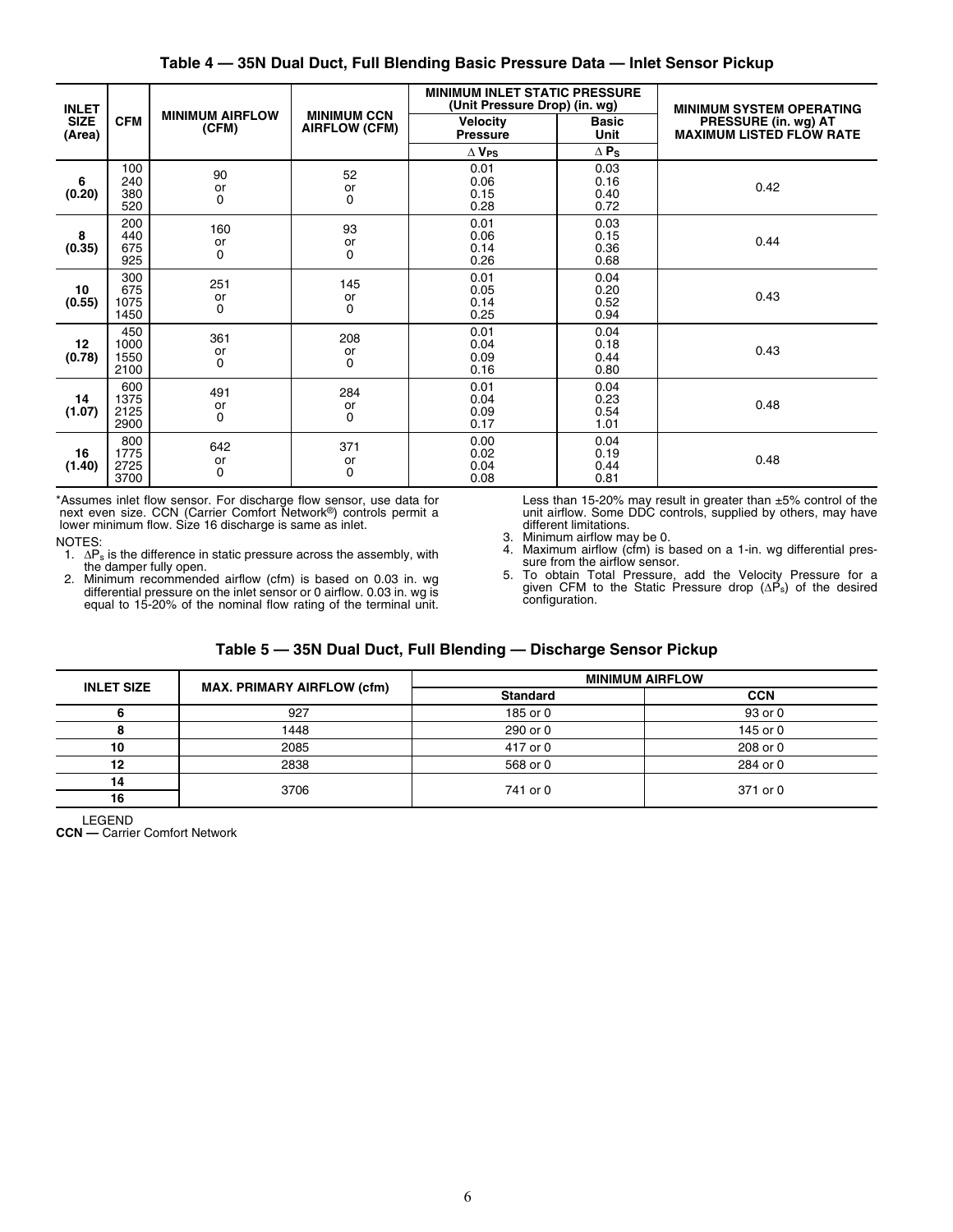

NOTE: Drawing is typical — refer to actual unit wiring diagram for details.

<span id="page-6-4"></span>



<span id="page-6-6"></span>NOTE: Size 16 discharge is same as inlet.





<span id="page-6-5"></span>NOTE: Size 16 discharge is same as inlet.

#### **Fig. 6 — Dual Duct Inlet Flow Probe Chart (35N only)**

## **CONTROL SET UP**

## <span id="page-6-1"></span><span id="page-6-0"></span>**General**

The 35L,N dual duct terminals are designed to maintain optimum temperatures in the conditioned zone by varying the air volume supplied by the hot and cold ducts while providing the proper discharge air temperature.

To balance the unit, it is necessary to set both the maximum and minimum set points of the controllers. Many types of control options are available and each have specific procedures required for balancing the unit.

#### <span id="page-6-2"></span>**Set Points**

Maximum and minimum airflow set points are normally specified for the job and specific for each unit on the job. Where maximum and minimum airflow levels are not specified on the order, default values are noted on unit ID label.

#### <span id="page-6-3"></span>**Field Adjustment of Minimum and Maximum Airflow Set Points**

Each unit is equipped with a flow probe which measures a differential pressure proportional to the airflow. The relationship between flow probe pressures and cfm is shown in the Flow Probe Chart (Fig. [5](#page-6-6)-[7\)](#page-7-4). This chart is attached to each unit.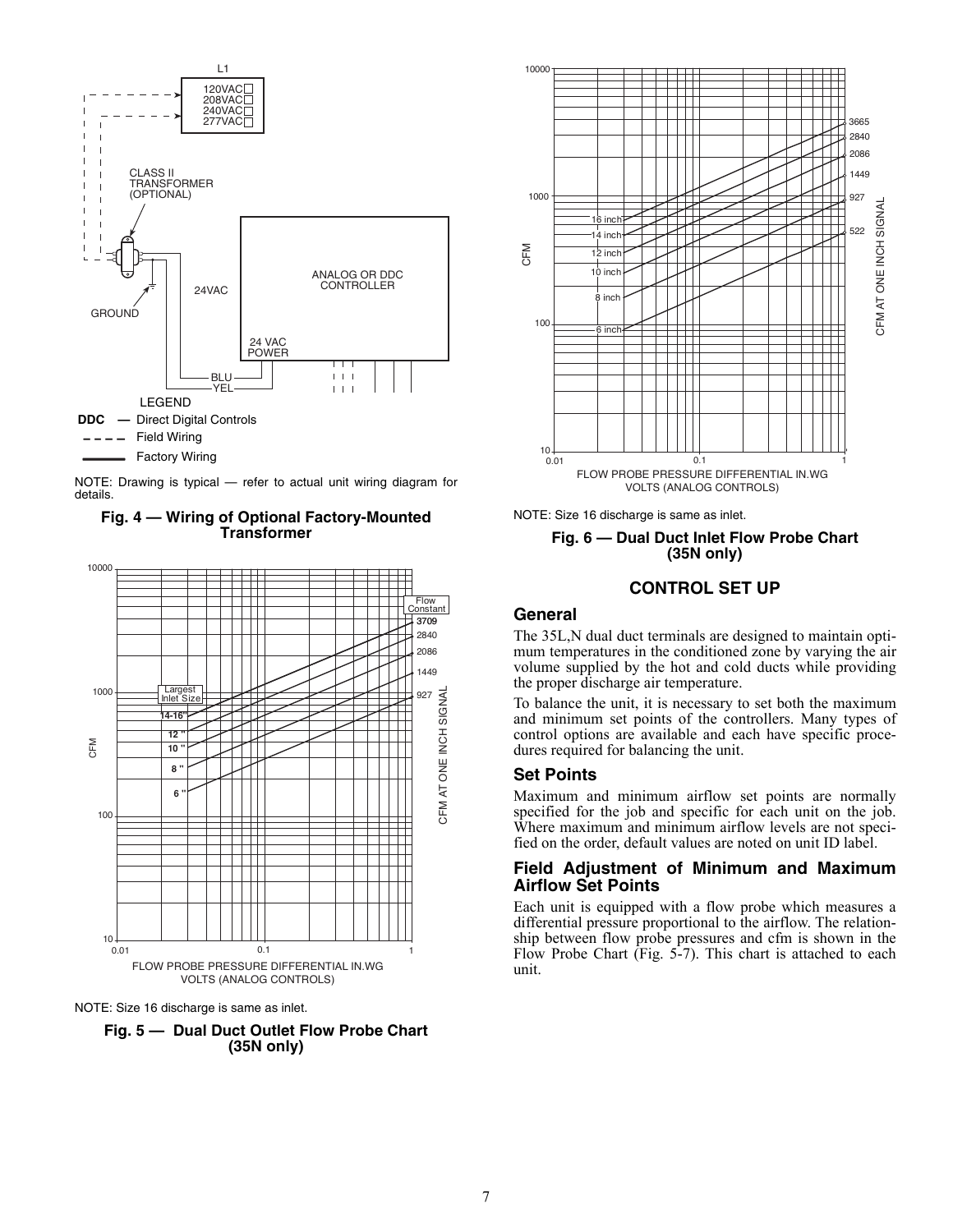## <span id="page-7-0"></span>**System Calibration of the Linear Averaging Flow Probe**

To achieve accurate pressure independent operation, the velocity sensor and linear averaging flow probe must be calibrated to the controller. This will ensure that airflow measurements will be accurate for all terminals at system start-up.

System calibration is accomplished by calculating a flow coefficient that adjusts the pressure fpm characteristics. The flow coefficient is determined by dividing the flow for a given unit (design air volume in cfm), at a pressure of 1.0-in. wg differential pressure, by the standard pitot tube coefficient of 4005. This ratio is the same for all sizes if the standard linear averaging probe is used.

Determine the design air velocity by dividing the design air volume (the flow at 1.0-in. wg) by the nominal inlet area (sq ft). This factor is the K factor.



<span id="page-7-4"></span>NOTE: Size 22 available on 35L units only.

## **Fig. 7 — Dual Duct Inlet Flow Probe Chart (35L only)**

Carrier inlet areas are shown in Table [6](#page-7-5). The design air volume is shown in this table. It can be determined from this table that the average design air velocity for those units is equal to 2656 fpm at 1.0-in. wg.

<span id="page-7-5"></span>

| <b>35L.N UNIT SIZE</b>          | 04*   | 05*   | 06    | $07*$ | 08    | 09*   |
|---------------------------------|-------|-------|-------|-------|-------|-------|
| <b>INLET</b><br><b>DIAMETER</b> | 4.0   | 5.0   | 6.0   | 7.0   | 8.0   | 9.0   |
| CFM AT 1-IN. WG                 | 232   | 362   | 502   | 710   | 927   | 1174  |
| <b>INLET AREA</b><br>(sa ft)    | 0.087 | 0.136 | 0.196 | 0.267 | 0.349 | 0.442 |

|  | Table 6 — Inlet Areas |  |
|--|-----------------------|--|
|--|-----------------------|--|

| <b>35L.N UNIT SIZE</b>                                                           | 10    | 12    | 14    | 16    | $22*$   |
|----------------------------------------------------------------------------------|-------|-------|-------|-------|---------|
| <b>INLET DIAMETER</b>                                                            | 10.0  | 12.0  | 14.0  | 16.0  | 16 x 24 |
| CFM AT 1-IN. WG                                                                  | 1449  | 2086  | 2840  | 3709  | 7250    |
| <b>INLET AREA</b><br>(sq ft)                                                     | 0.545 | 0.785 | 1.069 | 1.396 | 2.640   |
| $*$ $\cap$ $\cap$ $\vdots$ $\ldots$ $\vdots$ $\vdots$ $\vdots$ $\vdots$ $\vdots$ |       |       |       |       |         |

\*35L units only.

NOTE: For Carrier ComfortID™ terminals, all flow sizes are normalized using a single Probe Multiplier (PMF) for all sizes equal to 2.273.

## **PNEUMATIC CONTROLS**

<span id="page-7-1"></span>All control packages are pressure independent and include standard linear airflow sensors in both the hot and cold inlets for variable air volume control (control sequence 1500 to 1507) or an airflow sensor in one inlet and unit discharge for constant volume control arrangements (control sequence 1508 to 1523).

## <span id="page-7-2"></span>**Preparation for Balancing**

- 1. Inspect all pneumatic connections to assure tight fit and proper location.
- 2. Verify that the thermostat being used is compatible with the control sequence provided (direct acting or reverse acting).
- 3. Check main air pressure at the controller(s). The main air pressure must be between 15 psi and 25 psi. (If dual or switched-main air pressure is used, check the pressure at both high and low settings.) The difference between "high" pressure main and "low" pressure main should be at least 4 psi, unless otherwise noted, and the "low" setting difference should exceed 15 psi.
- 4. Check that the unit damper will fail to the proper position when main air pressure is lost. Disconnect the pneumatic actuator line from the velocity controller and observe the VAV damper position. The damper should fail to either a normally open position (indicator mark on shaft end is horizontal) or a normally closed position (indicator mark on shaft end is vertical).
- 5. Check that there is primary airflow in the inlet duct.
- Connect a Magnehelic gage, inclined manometer or other differential pressure measuring device to the balancing taps provided in the velocity probe sensor lines. The manometer should have a full scale reading of 0.0 to 1.0-in. wg. The high pressure signal is delivered from the front sensor tap (away from the valve), and the low pressure signal is delivered from the back line (near the valve). The pressure differential between high and low represents the amplified velocity pressure in the inlet duct.
- 7. Read the differential pressure and enter the Flow Probe Chart to determine the airflow in the terminal unit. This chart is shown in Fig. [5-](#page-6-6)[7](#page-7-4) and is also attached to the side of each unit. For example, a differential pressure of 0.10 in. wg for a size 8 unit yields an airflow of 275 cfm.

Volume controller for units is shown in Fig. [8](#page-8-2).

#### <span id="page-7-3"></span>**Balancing Procedure (Control Sequences 1500-1523)**

- 1. Damper action is factory set at NO (normally open), or NC (normally closed). To reselect loosen damper selection switch screw and align pointer with damper pointer and tighten screw. The spring range of the actuator is not critical since the controller will output the necessary pressure to the actuator to position the damper according to set point. (See Fig. [8](#page-8-2).)
- 2. Pipe the controller: Connect port "B" to the damper actuator. Connect port "M" to the clean, dry main air. Connect port "T" to the thermostat output. Connect port "H" to the total pressure tap on the airflow sensor. Connect port "L" to the static pressure tap on the airflow sensor.

The controller can be set up for cooling or heating applications using either a direct acting (DA) or reverse acting (RA) thermostat signal. The two flow adjustments are labeled "LO  $STAT \Delta P$ " and "HI STAT  $\Delta P$ ."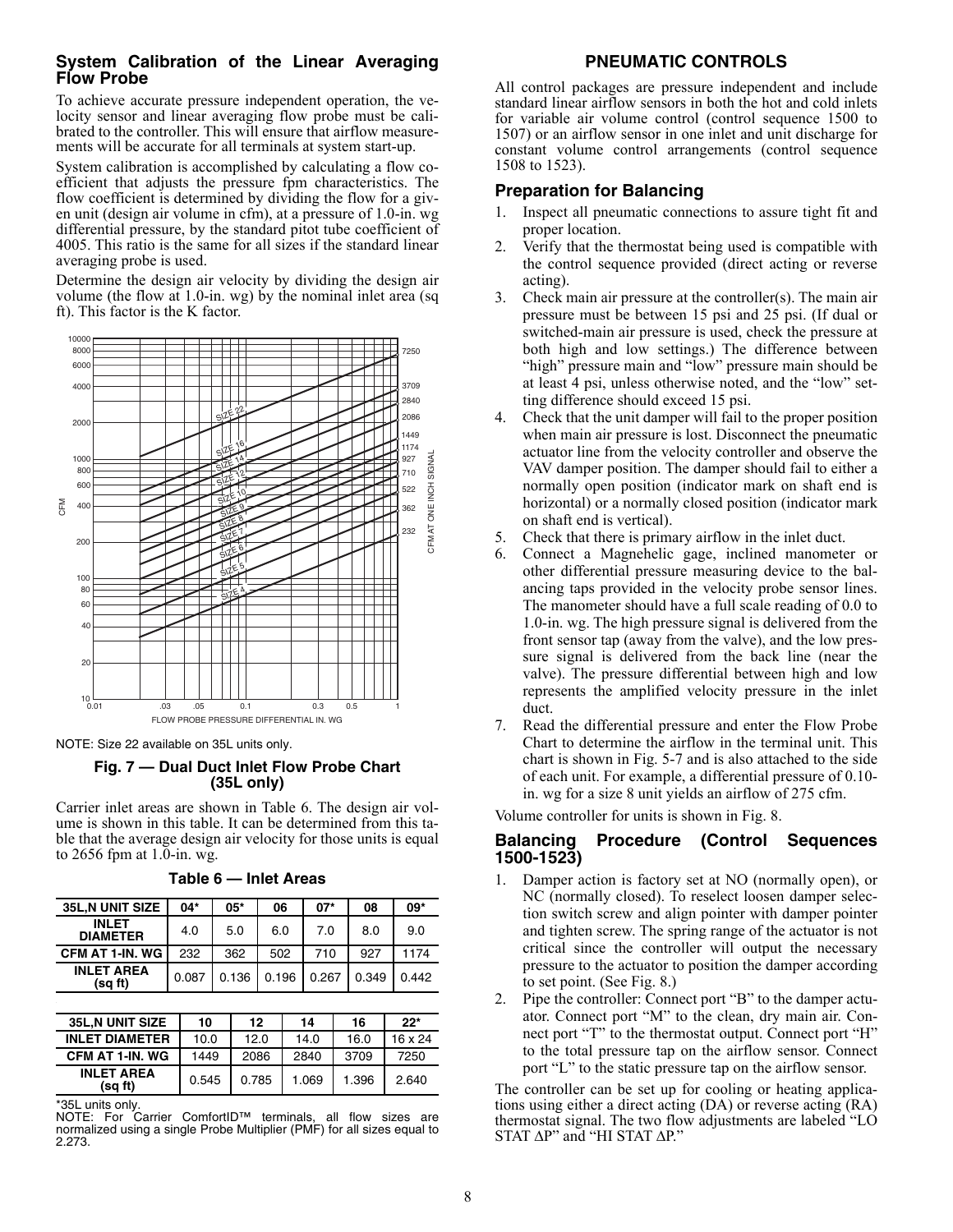**LO STAT**  $\Delta P$  setting is the desired airflow limit when the thermostat pressure is less than, or equal to, the reset start point.



**Fig. 8 — CSC-3011 Controller**

- <span id="page-8-2"></span>For DA Cooling or RA Heating: Adjust LO STAT  $\Delta P$  to the desired minimum airflow with 0 psig (or a pressure less than the reset start point) at port "T." The LO STAT  $\Delta P$  must be set first. The LO  $\overline{S}$ TAT  $\Delta P$  will affect the HI STAT  $\Delta P$  setting.
- For RA Cooling or DA Heating: Adjust LO STAT  $\Delta P$  to the desired maximum airflow with 0 psig (or a pressure less than the reset start point) at port "T." The LO STAT  $\Delta P$  must be set first. The LO  $\overline{S}$ TAT  $\Delta P$  will affect the HI STAT  $\Delta P$  setting.

**HI STAT**  $\Delta P$  setting is the desired airflow limit when the thermostat pressure is greater than, or equal to, the reset stoppoint. The reset stop-point is the reset span pressure added to the reset start-point pressure.

- For DA Cooling or RA Heating (see Fig. [9](#page-8-4)): Adjust HI STAT  $\Delta P$  to the desired maximum airflow with 20 psig (or a pressure greater than the reset stop point) at port " $\tilde{T}$ ." The HI STAT  $\Delta P$  must be set last. The HI STAT  $\Delta P$  setting will be affected by the LO STAT  $\Delta P$  setting.
- For RA Cooling or DA Heating (see Fig. [9](#page-8-4)): Adjust HI STAT  $\Delta P$  to the desired minimum airflow with 20 psig (or a pressure greater than the reset stop point) at port " $\tilde{T}$ ." The HI STAT  $\Delta P$  must be set last. The HI STAT  $\Delta P$  setting will be affected by the LO STAT  $\Delta P$  setting.

NOTE: After the "LO STAT  $\Delta P$ " and "HI STAT  $\Delta P$ " initial adjustments are made, cycle the thermostat pressure a few times to settle the internal reset mechanisms and verify settings. Fine tune the settings if necessary. The thermostat pressure may be left at a high pressure and the "G" port cap may be removed and replaced to cycle the reset mechanism.

**RESET START** setting is factory set at 8.0 psig. This is the lowest thermostat pressure that the LO STAT  $\Delta P$  airflow will begin to reset towards the HI STAT  $\Delta P$  airflow. To change the RESET START setting; regulate thermostat pressure to the "T" port to the desired reset start point pressure, adjust RE-SET START adjustment until pressure at the "G" port is slightly higher than 0 psig, i.e., 0.1 psig.

NOTE: The "G" port taps into the controller's internal reset chamber, which always starts at 0 psig. The RESET START adjustment is a positive bias adjustment that sets the desired thermostat start point to the controller's internal reset start point of 0 psig.

**RESET SPAN** setting is factory set at 5.0 psig. This is the required change in thermostat pressure that the controller will reset between the LO STAT  $\Delta P$  setting and the HI STAT  $\Delta P$ setting. To change the RESET SPAN setting; adjust RESET SPAN adjustment until pressure at the "G" port equals the desired reset span pressure.

NOTE: The "G" port taps into the controller's internal reset chamber, which will always be at a pressure between 0 psig and the RESET SPAN pressure.

## <span id="page-8-0"></span>**Preventative Maintenance**

- 1. Inspect pneumatic tubing for loose connections or leaks.
- 2. Clean out pneumatic line filters regularly according to manufacturer's recommendations.

## <span id="page-8-1"></span>**Pneumatic Control Troubleshooting**

See Table [7](#page-8-3).



<span id="page-8-4"></span>\*May require changing the RESET START from 8.0 to 3.0 psig if sequencing is involved.

#### **Fig. 9 — Reset Cycle for CSC-3011 Control**

#### **Table 7 — Troubleshooting**

<span id="page-8-3"></span>

| <b>PROBLEM</b>                                                                           | <b>PROBABLE CAUSE</b>                                                                                                                              |
|------------------------------------------------------------------------------------------|----------------------------------------------------------------------------------------------------------------------------------------------------|
| Controller does not reset to maximum or minimum set point during bal-<br>ance procedure. | Balancer is using the thermostat for control signal. An artificial signal<br>must be provided in place of the thermostat.                          |
| Controller does not reset to maximum or minimum set point during<br>operation.           | Thermostat is not demanding maximum or minimum air volume. Main<br>air pressure at the controller is less than 15 psi.                             |
| Pneumatic actuator does not stroke fully.                                                | Leak in pneumatic line between the controller and the actuator. Main air<br>pressure at the controller is less than 15 psi. Leak in the diaphragm. |
| Air valve stays in wide open position.                                                   | Velocity probe is blocked by an obstruction (sandwich bag, etc.). Insuffi-<br>cient supply air in the inlet duct.                                  |

NOTE: Always check:

- Disconnected or kinked pneumatic lines to the controller.
- Quality of compressed air (oil or water in lines).
- Proper thermostat signal and logic (Direct/Reverse Acting).
- Blocked velocity probe or insufficient primary supply air.
- Leaks in the actuator diaphragm.
- Mechanical linkage of the actuator/air valve.

<sup>•</sup> Main air pressure (15 psi to 25 psi) at the controller.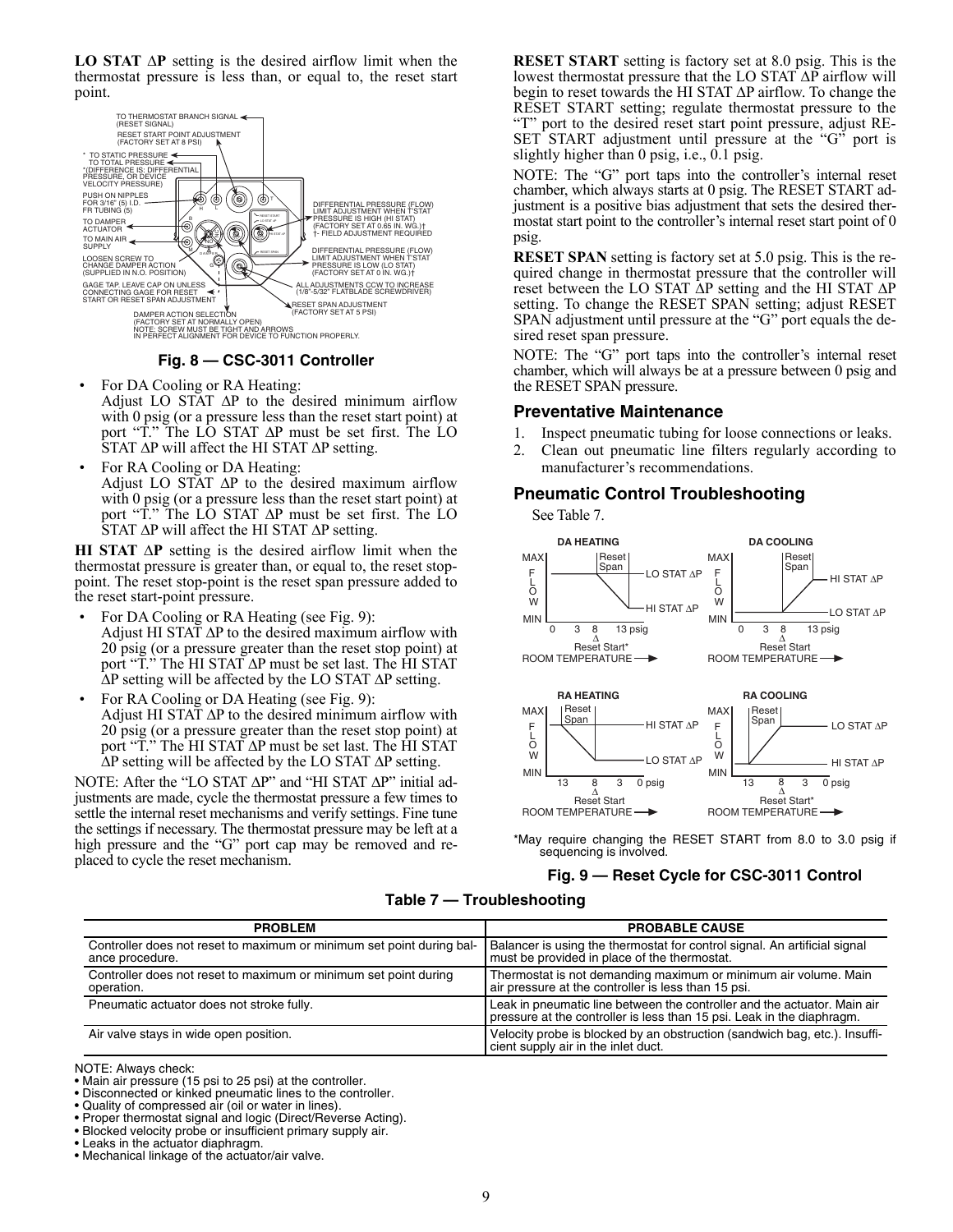#### **ANALOG CONTROLS**

#### <span id="page-9-1"></span><span id="page-9-0"></span>**Balancing Procedures (Control Sequences 2400, 2440, 2470)**

The analog electronic control system is a pressure independent volume reset control that uses KMC Controls CSP-5001 controller-actuator. See Fig. [10.](#page-9-3)

The system provides for independently adjustable set points for minimum, maximum, and auxiliary airflow limits.

Room temperature control is provided by the associated room thermostat which is selected according to the application. The room thermostat provides a fixed 2°F reset span regardless of the minimum and maximum velocity limit set points.

Adjustments for the minimum and maximum airflows are made at the thermostat.

The thermostat (CTE-5100 Series) operates on a 16 vdc power supply from the CSP controller and outputs a 0 to 10 vdc signal on the T terminals;  $T_1$  in the cooling mode (DA [direct] acting]) and  $T_2$  in the heating mode (RA [reverse acting]). See the reference sequence diagram on unit for details on which 'T' terminals are used on each model thermostat, but in general  $T_1$  and  $T_3$  are used for the cooling mode,  $T_2$  and  $T_4$ for heating. Terminals  $T_1$  and  $T_2$  are adjustable to limit minimum and maximum flow. Terminals  $T_3$  and  $T_4$  have a fixed 0 to 10 vdc output signal.

- 1. Required tools:
	- a.  $\frac{1}{16}$ -in. hex/key wrench
	- b. Small flat blade  $(1/g$ -in.) screwdriver
	- c. Digital voltmeter capable of displaying a 0 to 10 vdc range which will display in hundredths of vdc
	- d. HSO-5001 Test Leads (optional for meter taps)
- 2. Remove thermostat cover.
- <span id="page-9-3"></span>Thermostat cover is removed by loosening the setscrews on each side of the thermostat. Using a  $1/6$ -in. hex/key wrench turn the setscrews clockwise until cover is loose.
- 3. Check voltages.
	- Verify 16 vdc between  $(+)$  and  $(-)$  terminals.

## <span id="page-9-2"></span>**Applications for Dual Duct (Minimum Air From Cold Duct)**

Dual duct applications are easily accomplished by connecting two CSP-5001 Series controllers with a dual set point (RA/ DA) thermostat, as shown in Fig. [11.](#page-9-4) In this application, the CSP controllers are mounted separately on the cold and hot deck dampers with each utilizing its own flow sensor. The cold deck utilizes the  $T_1$  signal from the thermostat while the hot deck controller receives its requested flow signal from  $T_2$ . Both units can be set independently for minimum and maximum flow settings. In addition, by using the "R" override terminal on the thermostat cold deck, minimum flow can be overridden to zero upon a call for heating (or vice-versa). See Fig. [12](#page-10-3) and [13.](#page-10-4)



<span id="page-9-4"></span>**Fig. 11 — Dual Control Connections**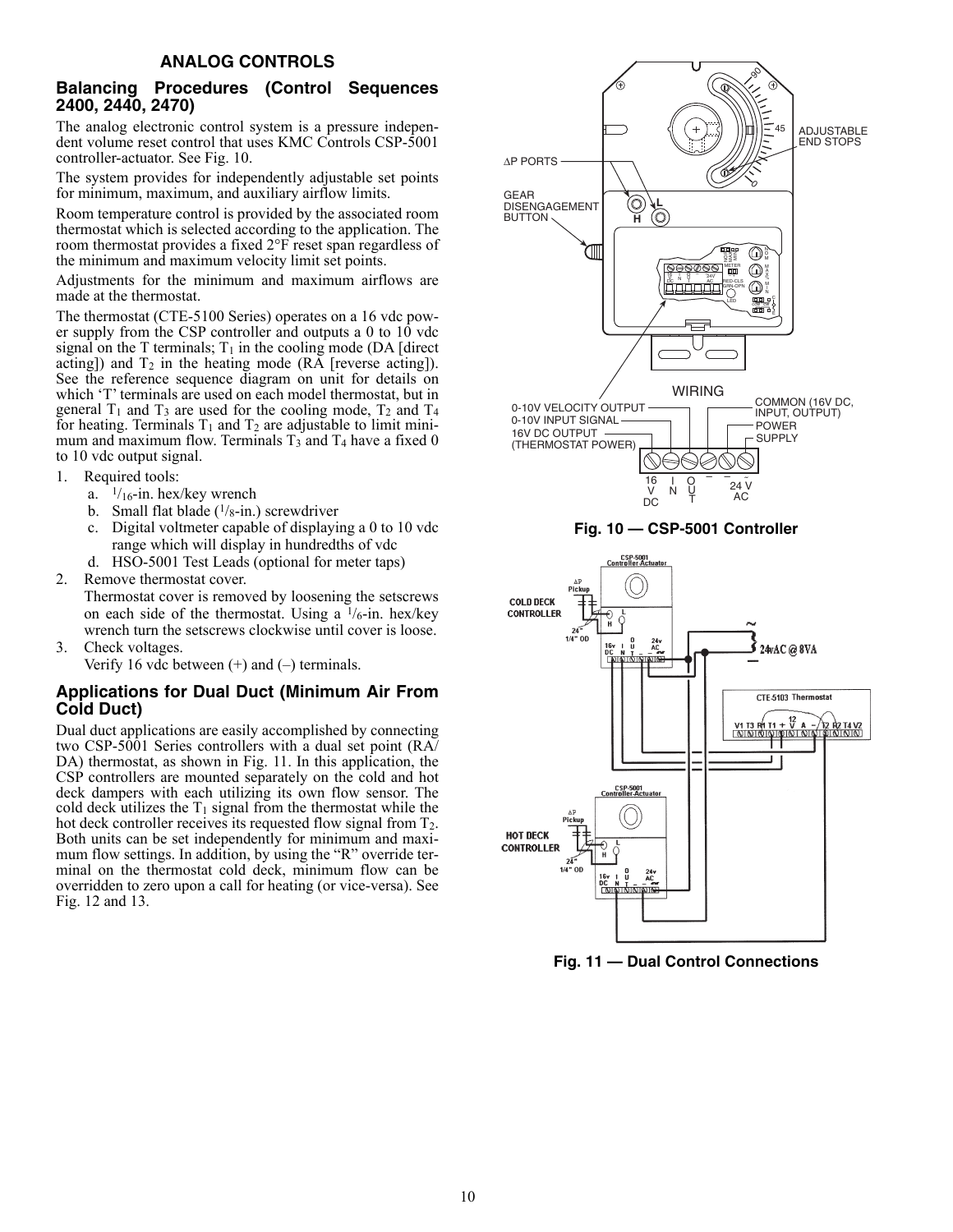

<span id="page-10-3"></span>\*Connect jumper from T2 to R1 to override cooling minimum to zero, upon call for heating. Leave R2 connected to ground.

#### **Fig. 12 — Minimum Air from Cooling**



\*Connect jumper from T1 to R2 to override heating minimum to zero, upon call for heating. Leave R1 connected to ground.

## **Fig. 13 — Minimum Air From Heating**

# <span id="page-10-4"></span><span id="page-10-0"></span>**Analog Control Troubleshooting**

The following troubleshooting guide is directed towards single duct cooling applications, the same concepts can be applied to other configurations.

# **CAUTION**

#### ELECTRIC HAZARD

Failure to follow this caution may result in damage to power supply.

Never jumper terminal 16 vdc to "-" terminal, as this would cause a power short and could cause damage to the power supply.

#### CONTROLLER

- 1. Verify 24 vac at terminals "~" (phase) and "-" (ground). Tolerance can be  $-15%$  to  $+20%$  (20.4 to 28.8 vac).
- 2. Verify 16 vdc at terminals "16 VDC" and "-".
	- a. Tolerance is 15.0 to 17.0 vdc power supply to thermostat.
	- b. If not correct, disconnect thermostat and recheck. If still incorrect, replace CSP controller.
- 1. Check requested flow voltage on terminal "IN" and "-".
	- a. Use Fig. [5](#page-6-6)-[7](#page-7-4) on pages [7-](#page-6-6)[8](#page-7-4) to correlate into cubic feet per minute (cfm).
	- b. If reading is not what is desired, see the System Calibration of the Linear Averaging Flow Probe section to adjust thermostat.
- 2. Check actual flow voltage on terminal "OUT" and "-" (for 0 to 10 vdc).

Use Fig. [5](#page-6-6)-[7](#page-7-4) on pages [7](#page-6-6)[-8](#page-7-4) to correlate into cfm.

- 3. Check box movement, damper rotation, etc.
	- a. Review requested flow and actual flow parameters above to determine if unit should be satisfied (within 50 fpm) or driving open or closed.
- b. If damper is not moving, verify damper is not stuck or at end of travel. Check rotation jumpers for proper position.
- c. Change requested flow to make unit drive opposite direction. This can be accomplished by moving the set point sliders or 1) and 2) below.

1). To manually open the box, remove wiring from terminal "IN" and jumper terminal "IN" to terminal "16VDC". This will tell unit to control at 3300 fpm/ full airflow, and the green LED should turn on (and the box should drive open).

2). To manually close the box, remove wiring from terminal "IN", jumper and "IN" terminal to "-" terminal. This will tell unit to control at zero fpm/no airflow, and the red LED should be on (and the box should drive closed).

NOTE: When using the same transformer for more than one control, the phase and ground must be consistent with each device.

## **ComfortID™ CONTROLS**

## <span id="page-10-2"></span><span id="page-10-1"></span>**Install Sensors and Make Field Wiring Connections**

GENERAL

All field wiring must comply with National Electrical Code (NEC) and local requirements. Refer to Tables [8](#page-11-1)-[11](#page-16-1) for electrical and wiring specifications.

For information on how to test and balance CCN controls, refer to the 33ZC Installation and Operation Instructions.

# **CAUTION**

#### ELECTRIC HAZARD

Failure to follow this caution may result in personal injury.

Disconnect all electrical power before wiring inside the controller. Electrical shock, personal injury, or damage to the zone controller could occur if this caution is not followed.

Wire the control as shown on the control package diagram for the specific installation. Control wiring diagrams can be found inside the control box.

SUPPLY-AIR TEMPERATURE (SAT) SENSOR INSTALLATION

On terminals with heat, the SAT sensor is provided. The sensor is factory-wired to the controller and shipped in the control box. The SAT must be field-installed in the duct downstream from the air terminal. The SAT sensor part number is 33ZCSENSAT. See Table [8](#page-11-1) for resistance information.

To install the sensor, proceed as follows:

- Remove the plug from one of the  $7/8$ -in. openings in the control box and pass the sensor probe through the hole.
- 2. Drill or punch a  $1/2$ -in. hole in the duct downstream of the unit, at a location meeting the requirements shown in Fig. [14](#page-11-0).
- 3. Using 2 self-drilling screws (supplied), secure the sensor probe to the duct.

The SAT sensor probe is 6 inches in length. The tip of the probe must not touch the inside of the duct. Use field-supplied bushings as spacers when mounting the probe in a duct that is 6-in. or less in diameter.

If the unit is a cooling-only unit, the SAT sensor is not provided and is not required.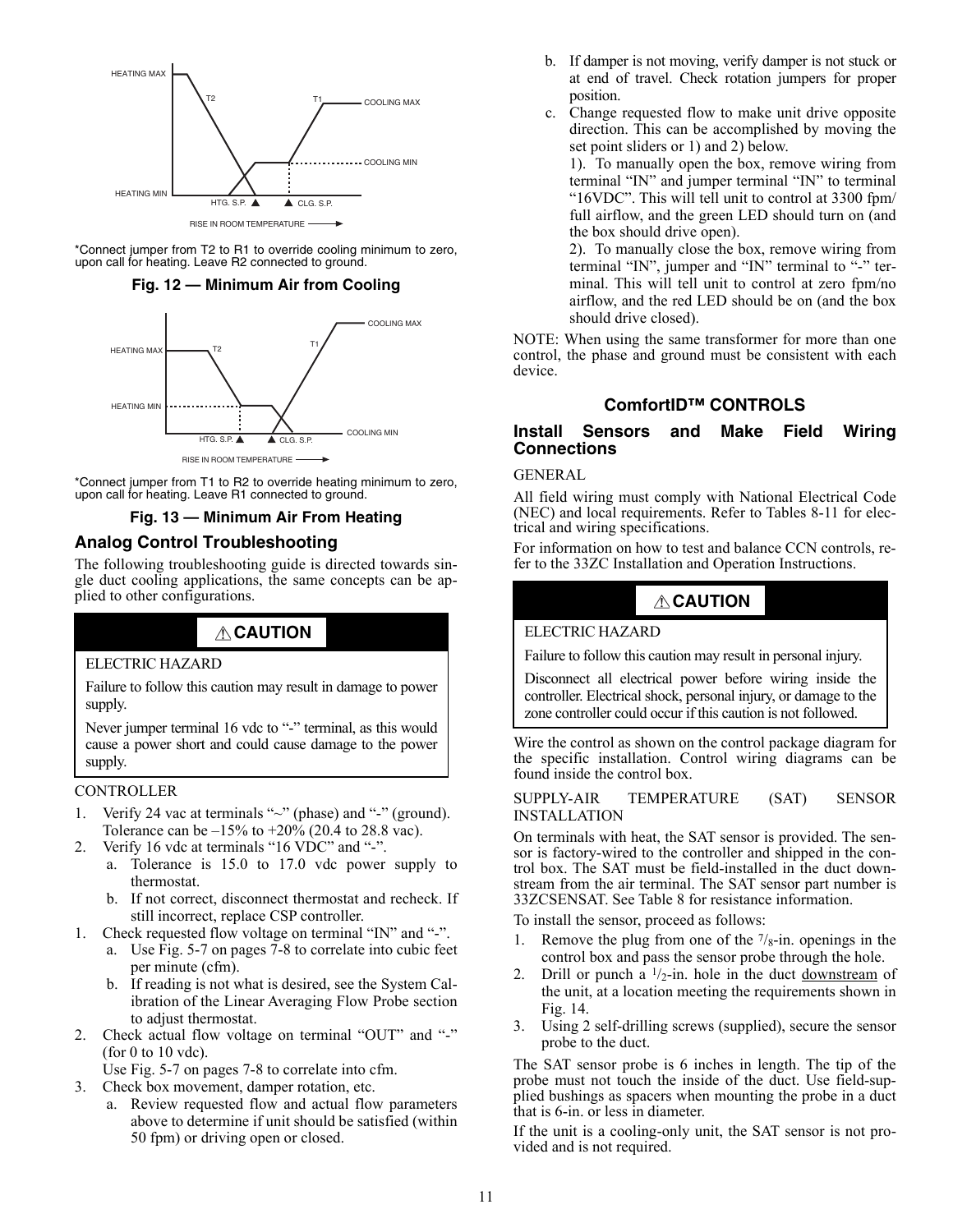For units with hot and cold airstreams, locate SAT sensor probe at least 2 ft downstream (see Fig. [14](#page-11-0)).

# **CAUTION**

## ELECTRIC HAZARD

DO NOT run sensor wires or relay wires in the same conduit or raceway with Class 1 service wiring.

DO NOT abrade or nick the outer jacket of the cable.

DO NOT pull or draw cable with a force that may harm the physical or electrical properties.

DO NOT bend a cable through a radius sharper than that recommended by its manufacturer.

AVOID splices in any control wiring.

Perform the following steps if state or local code requires the use of conduit, or if your installation requires a cable length of more than 8 ft:

- 1. Disconnect the sensor cable from the ComfortID zone controller, at the terminals labeled SAT and GND.
- <span id="page-11-1"></span>2. Mount the sensor to the duct (see steps 2 and 3 in the Supply-Air Temperature Sensor Installation section).
- 3. Mount a field-supplied 4-in. x 4-in. x 20-in. extension box over the duct sensor.
- 4. Connect a conduit  $(1/2$ -in. nominal) to the zone controller enclosure and extension box.
- 5. Pass the sensor probe through the extension box opening and into the conduit.
- 6. Reconnect the sensor leads to the zone controller labeled SAT and GND.



LEGEND

<span id="page-11-0"></span>**SAT** - Supply Air Temperature Sensor **ZC** - Zone Controller



#### **Table 8 — Thermistor Resistance vs Temperature Values for Supply-Air Temperature Sensor, Primary Air Temperature Sensor and Space Temperature Sensor**

| <b>RESISTANCE</b><br>(Ohms) | TEMP<br>(°F) | <b>RESISTANCE</b><br>(Ohms) | TEMP<br>(°F) | <b>RESISTANCE</b><br>(Ohms) | TEMP<br>(°F) | <b>RESISTANCE</b><br>(Ohms) | <b>TEMP</b><br>(°F) | <b>RESISTANCE</b><br>(Ohms) | TEMP<br>(°F) |
|-----------------------------|--------------|-----------------------------|--------------|-----------------------------|--------------|-----------------------------|---------------------|-----------------------------|--------------|
| 29481                       | 32           | 17050                       | 54           | 10227                       | 76           | 6340                        | 98                  | 4051                        | 120          |
| 28732                       | 33           | 16646                       | 55           | 10000                       | 77           | 6209                        | 99                  | 3972                        | 121          |
| 28005                       | 34           | 16253                       | 56           | 9779                        | 78           | 6080                        | 100                 | 3895                        | 122          |
| 27298                       | 35           | 15870                       | 57           | 9563                        | 79           | 5954                        | 101                 | 3819                        | 123          |
| 26611                       | 36           | 15497                       | 58           | 9353                        | 80           | 5832                        | 102                 | 3745                        | 124          |
| 25943                       | 37           | 15134                       | 59           | 9148                        | 81           | 5712                        | 103                 | 3673                        | 125          |
| 25295                       | 38           | 14780                       | 60           | 8948                        | 82           | 5595                        | 104                 | 3603                        | 126          |
| 24664                       | 39           | 14436                       | 61           | 8754                        | 83           | 5481                        | 105                 | 3533                        | 127          |
| 24051                       | 40           | 14101                       | 62           | 8563                        | 84           | 5369                        | 106                 | 3466                        | 128          |
| 23456                       | 41           | 13775                       | 63           | 8378                        | 85           | 5260                        | 107                 | 3400                        | 129          |
| 22877                       | 42           | 13457                       | 64           | 8197                        | 86           | 5154                        | 108                 | 3335                        | 130          |
| 22313                       | 43           | 13148                       | 65           | 8021                        | 87           | 5050                        | 109                 | 3272                        | 131          |
| 21766                       | 44           | 12846                       | 66           | 7849                        | 88           | 4948                        | 110                 | 3210                        | 132          |
| 21234                       | 45           | 12553                       | 67           | 7681                        | 89           | 4849                        | 111                 | 3150                        | 133          |
| 20716                       | 46           | 12267                       | 68           | 7517                        | 90           | 4752                        | 112                 | 3090                        | 134          |
| 20212                       | 47           | 11988                       | 69           | 7357                        | 91           | 4657                        | 113                 | 3033                        | 135          |
| 19722                       | 48           | 11717                       | 70           | 7201                        | 92           | 4564                        | 114                 | 2976                        | 136          |
| 19246                       | 49           | 11452                       | 71           | 7049                        | 93           | 4474                        | 115                 | 2920                        | 137          |
| 18782                       | 50           | 11194                       | 72           | 6900                        | 94           | 4385                        | 116                 | 2866                        | 138          |
| 18332                       | 51           | 10943                       | 73           | 6755                        | 95           | 4299                        | 117                 | 2813                        | 139          |
| 17893                       | 52           | 10698                       | 74           | 6613                        | 96           | 4214                        | 118                 | 2761                        | 140          |
| 17466                       | 53           | 10459                       | 75           | 6475                        | 97           | 4132                        | 119                 |                             |              |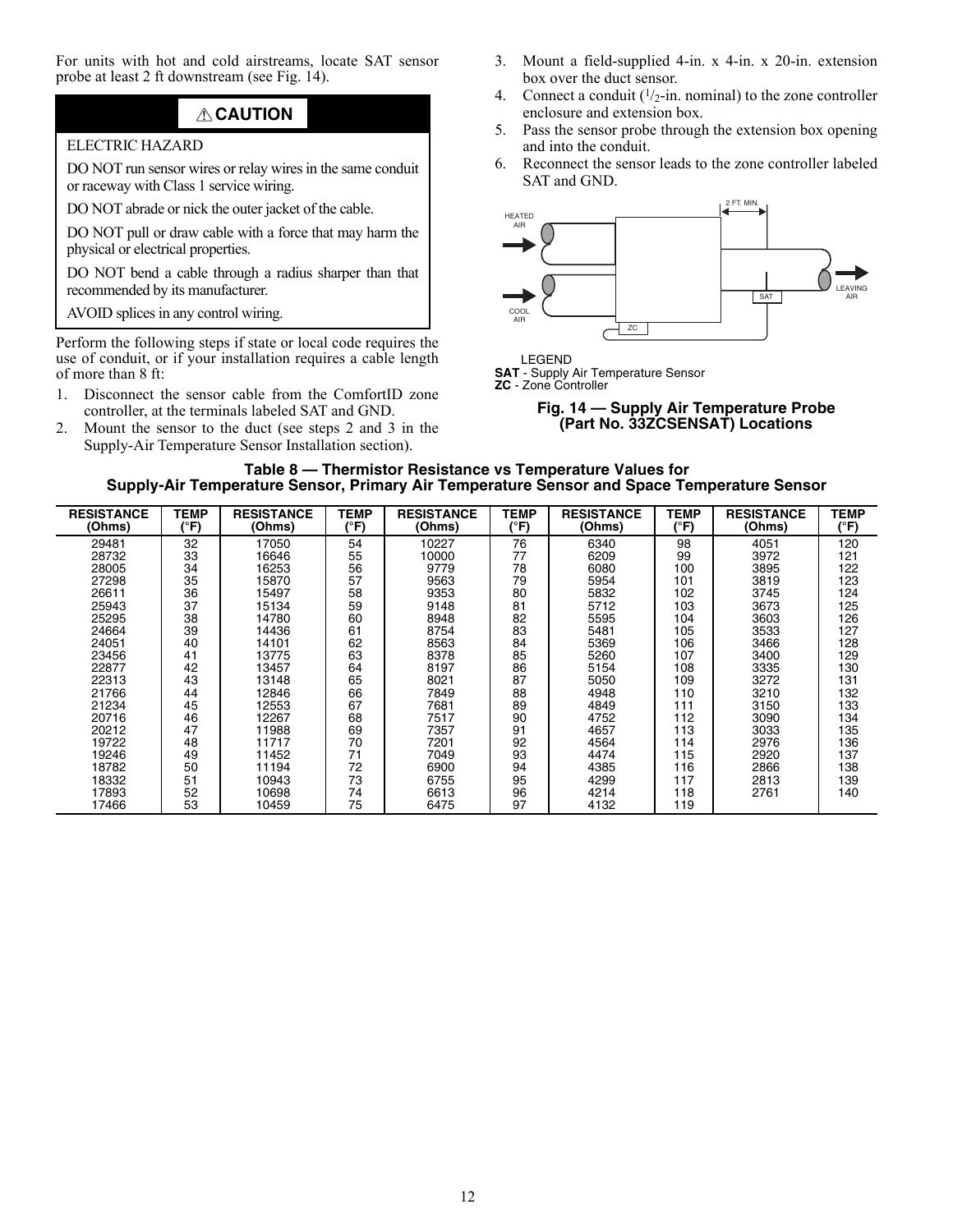#### SPACE TEMPERATURE SENSOR INSTALLATION AND WIRING

The SPT sensor accessory is ordered separately for field-installation. It is installed on interior walls to measure room space air temperature. See Fig. [15-](#page-12-0)[19](#page-13-0) and Table [8.](#page-11-1)

The wall plate accommodates both the NEMA (National Electrical Manufacturing Association) standard and the European 1/4 DIN standard. The use of a junction box to accommodate the wiring is recommended for installation. The sensor may be mounted directly on the wall, if acceptable by local codes.

DO NOT mount the sensor in drafty areas such as near heating or air-conditioning ducts, open windows, fans, or over heat sources such as baseboard heaters or radiators. Sensors mounted in those areas will produce inaccurate readings.

Avoid corner locations. Allow at least 3 ft between the sensor and any corner. Air in corners tends to be stagnant resulting in inaccurate sensor readings.

Sensor should be mounted approximately 5 ft up from the floor, in an area that best represents the average temperature found in the space (zone).

The space temperature sensor cover includes a service jack connector. If wiring connection is made to the service jack, the connector can then be used to connect a network service tool with the Carrier Comfort Network® system.

Before installing the space temperature sensor, decide whether or not the service jack wiring connection will be made. If connection is desired, the CCN communication cable should be available at time of sensor installation, for convenient wiring connections. The cable selected must meet the requirements for the entire network. See page [17](#page-16-0) for CCN communication cable specifications.

Install and wire the space temperature sensor as follows:

NOTE: Space temperature sensor will be identified as T55 or T56. Refer to Control Sequence drawings to determine which SPT is part of the particular control package being installed. (The difference between T55 and T56 is that T56 includes set point adjustment capability.)

- 1. Locate the two Allen type screws at the bottom of the sensor.
- 2. Turn the two screws clockwise to release the cover from the sensor wall mounting plate.
- 3. Lift the cover from the bottom and then release it from the top fasteners.
- 4. Feed the wires from the electrical box through the opening in the center of the sensor mounting plate.
- 5. Using two no. 6-32 x 1 mounting screws (provided with the sensor), secure the sensor to the electrical box.
- 6. Use 20 gage wire to connect the sensor to the controller. This size is suitable for distances of up to 500 ft. Use a three-conductor shielded cable for the sensor and set point adjustment connections. The standard CCN communication cable may be used. If the set point adjustment (slide-bar) is not required, then an unshielded, 18 or 20 gage, two-conductor, twisted pair cable may be used. Refer to Table [9](#page-12-1).

The CCN network service jack requires a separate, shielded CCN communication cable. Always use separate cables for CCN communication and sensor wiring. (Refer to Fig. [18](#page-13-1) and [19](#page-13-0) for wire terminations.)

7. Replace the cover by inserting the cover at the top of the mounting plate first, then swing the cover down over the lower portion. Rotate the two Allen head screws counterclockwise until the cover is secured to the mounting plate and locked in position.

8. For more sensor information, see Table [8](#page-11-1) for thermistor resistance vs temperature values.

NOTE: Clean sensor with damp cloth only. Do not use solvents.

#### <span id="page-12-1"></span>**Table 9 — Recommended Sensor and Device Wiring**

| <b>MANUFACTURER</b> | <b>PART NUMBER</b> |               |  |  |
|---------------------|--------------------|---------------|--|--|
|                     | Regular            | <b>Plenum</b> |  |  |
| <b>Belden</b>       | 8205               | 88442         |  |  |
| Columbia            | D6451              |               |  |  |
| American            | A21501             | A48301        |  |  |
| Quabik              | 6130               |               |  |  |
| Alpha               | 1895               |               |  |  |
| <b>Manhattan</b>    | M13402             | M64430        |  |  |

NOTE: Wiring is 20 gage, 2 conductor twisted cable.

WIRING THE SPACE TEMPERATURE SENSOR AND SET POINT ADJUSTMENT SLIDEBAR

To wire the sensor and slidebar, perform the following (see Fig. [18](#page-13-1) and [19\)](#page-13-0):

- 1. Identify which cable is for the sensor wiring.
- 2. Strip back the jacket from the cables for at least 3 inches. Strip  $\frac{1}{4}$ -in. of insulation from each conductor. Cut the shield and drain wire from the sensor end of the cable.



<span id="page-12-0"></span>**Fig. 15 — Typical Space Temperature Sensor Room Location**



**Fig. 16 — Space Temperature Sensor (P/N 33ZCT56SPT Shown)**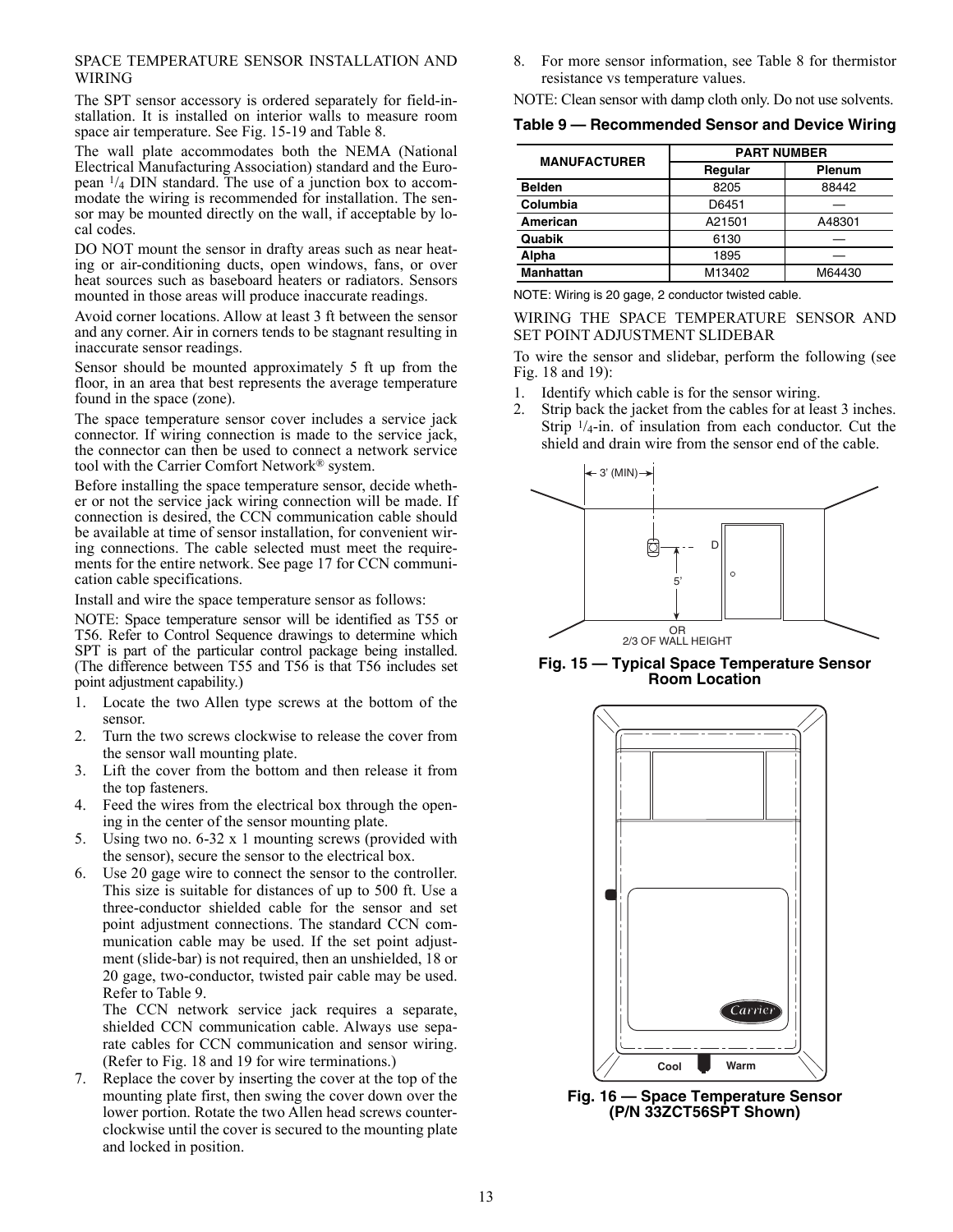

NOTE: Dimensions are in inches.

#### **Fig. 17 — Space Temperature Sensor and Wall-Mounted Humidity Sensor Mounting**



<span id="page-13-1"></span>**Fig. 18 — Space Temperature Sensor Wiring (33ZCT55SPT)**



#### <span id="page-13-0"></span>**Fig. 19 — Space Temperature Sensor Wiring (33ZCT56SPT)**

- 3. Connect the sensor cable as follows:
	- a. Connect one wire from the cable (RED) to the SPT terminal on the controller. Connect the other end of the wire to the left terminal on the SEN terminal block of the sensor.
	- b. Connect another wire from the cable (BLACK) to the ground terminal on the controller. Connect the other end of the wire to the remaining open terminal on the SEN terminal block.
	- c. For T56 sensors, connect the remaining wire (WHITE/CLR) to the T56 terminal on the controller. Connect the other end of the wire to the right most terminal on the SET terminal block.
	- d. In the control box, connect the cable shield to J1-3, equipment ground.
	- e. Install a jumper between the two center T56 terminals (right SEN and left SET).

WIRING THE CCN NETWORK COMMUNICATION SERVICE JACK

To wire the service jack, perform the following:

- 1. Strip back the jacket from the CCN communication cable(s) for at least 3 inches. Strip  $\frac{1}{4}$ -in. of insulation from each conductor. Remove the shield and separate the drain wire from the cable. Twist together all the shield drain wires and fasten them together using an closed end crimp lug or a wire nut. Tape off any exposed bare wire to prevent shorting.
- 2. Connect the CCN + signal wire(s) (RED) to Terminal 5.
- 3. Connect the CCN signal wire(s) (BLACK) to Terminal 2.
- 4. Connect the CCN GND signal wire(s) (WHITE/CLR) to Terminal 4.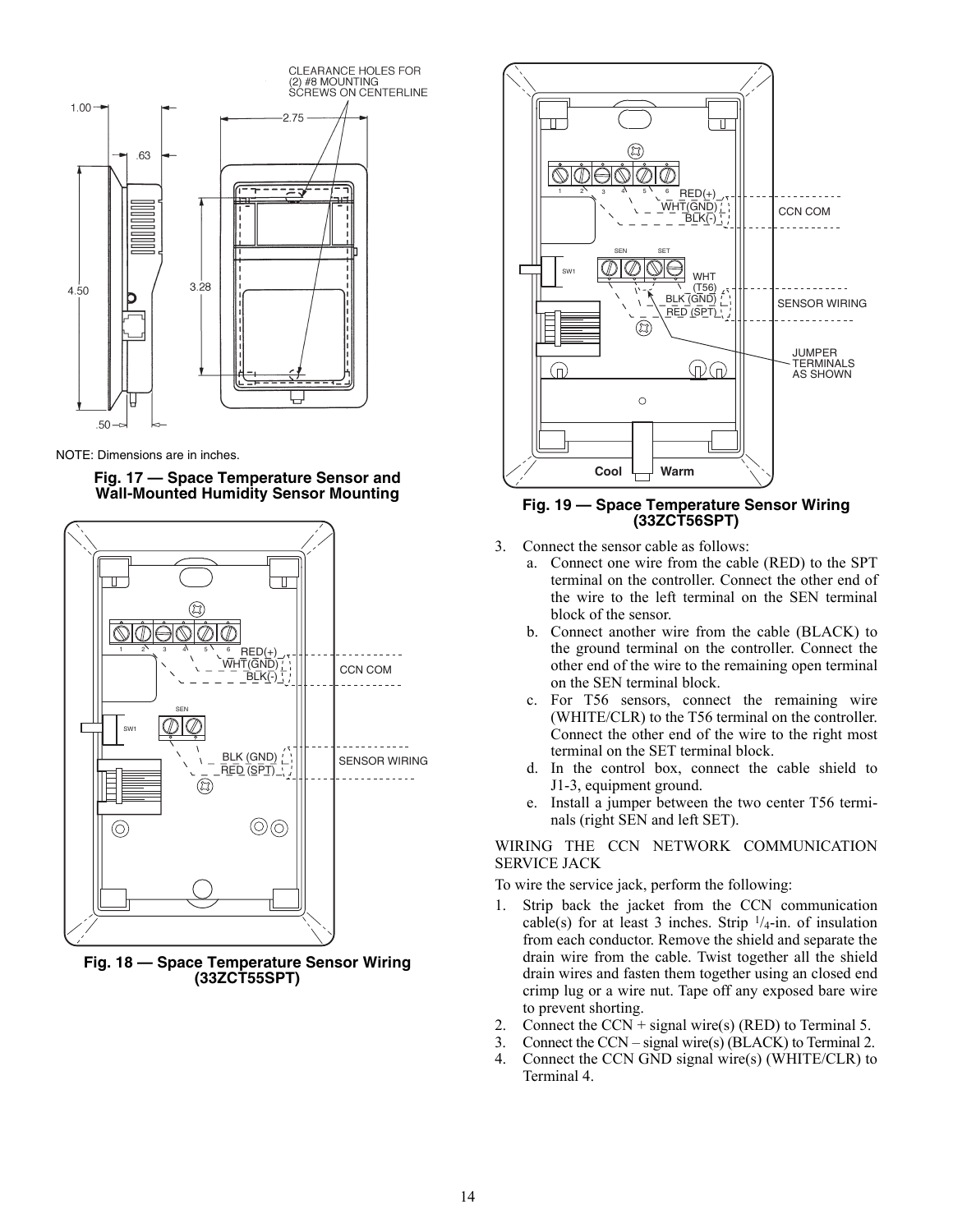#### PRIMARY AIR TEMPERATURE SENSOR INSTALLATION

A primary air temperature (PAT) sensor is used on a zone controller which is functioning as a Linkage Coordinator for a non-CCN (Carrier Comfort Network®)/Linkage compatible air source. The part number is 33ZCSENPAT. See Fig. [20](#page-14-1). The sensor is also available as field-supplied accessory.

When used on a zone controller, try to select a zone controller which will allow installation of the PAT sensor in the main trunk, as close to the air source as possible. See Fig. [21](#page-14-0).

To mount the PAT sensor, remove sensor cover.

- 1. Drill a  $\frac{1}{2}$ -in. hole in supply duct.
- 2. Using field-supplied drill tap screw, secure sensor to duct.
- 3. Connect sensor to zone controller using field-supplied 2 conductor cable. Refer to Table [9.](#page-12-1)
- 4. Use field-supplied wire nuts to connect cable to sensor.
- 5. At zone controller, connect sensor wires to PAT and GND terminals.

## INDOOR-AIR QUALITY SENSOR INSTALLATION

The indoor-air quality (IAQ) sensor accessory monitors carbon dioxide levels. This information is used to increase the airflow to the zone and may also modify the position of the outdoor-air dampers to admit more outdoor air as required to provide the desired ventilation rate. The wall sensor is used to monitor the conditioned space. The sensor uses infrared technology to measure the levels of CO2 present in the air. The wall sensor is available with or without an LCD readout to display the  $CO<sub>2</sub>$  level in ppm and is also available in a combination model which senses both temperature and  $CO<sub>2</sub>$  level.

The CO<sub>2</sub> sensors are factory set for a range of 0 to 2000 ppm and a linear voltage output of 0 to 10 vdc. Refer to the instructions supplied with the  $CO<sub>2</sub>$  sensor for electrical requirements and terminal locations. The sensor requires a separate field-supplied 24 vac 25 va transformer to provide power to the sensor. The transformer may be mounted in the control box if space is provided (except electric heat units).



<span id="page-14-1"></span>



#### <span id="page-14-0"></span>**Fig. 21 — Primary Air Temperature Sensor Installation (Air-Handling Unit Discharge Locations)**

For factory configuration changes to some models of the sensor, the User Interface Program (UIP) or Sensor Calibration Service Kit is required.

To accurately monitor the quality of the air in the conditioned air space, locate the sensor near the return air grille so it senses the concentration of  $CO<sub>2</sub>$  leaving the space. The sensor should be mounted in a location to avoid direct breath contact.

Do not mount the space sensor in drafty areas such as near supply diffusers, open window, fans, or over heat sources. Allow at least 3 ft between the sensor and any corner. Avoid mounting the sensor where it is influenced by the supply air; the sensor gives inaccurate readings if the supply air is blown directly onto the sensor.

To mount the sensor, refer to the installation instructions shipped with the accessory kit.

#### INDOOR AIR QUALITY SENSOR WIRING

To wire the sensor after it is mounted in the conditioned air space, see Fig. [22](#page-15-0)[-24](#page-15-1) and the instructions shipped with the sensor. Use two 2-conductor 20 AWG twisted-pair cables (see Table [9](#page-12-1)) to connect the field-supplied separate isolated 24 vac power source to the sensor and to connect the sensor to the control terminals. To connect the sensor to the control, identify the positive  $(+)$  and ground  $(GND)$  terminals on the sensor and connect the positive terminal to the RH/IAQ terminal on the control and connect the ground terminal to terminal GND.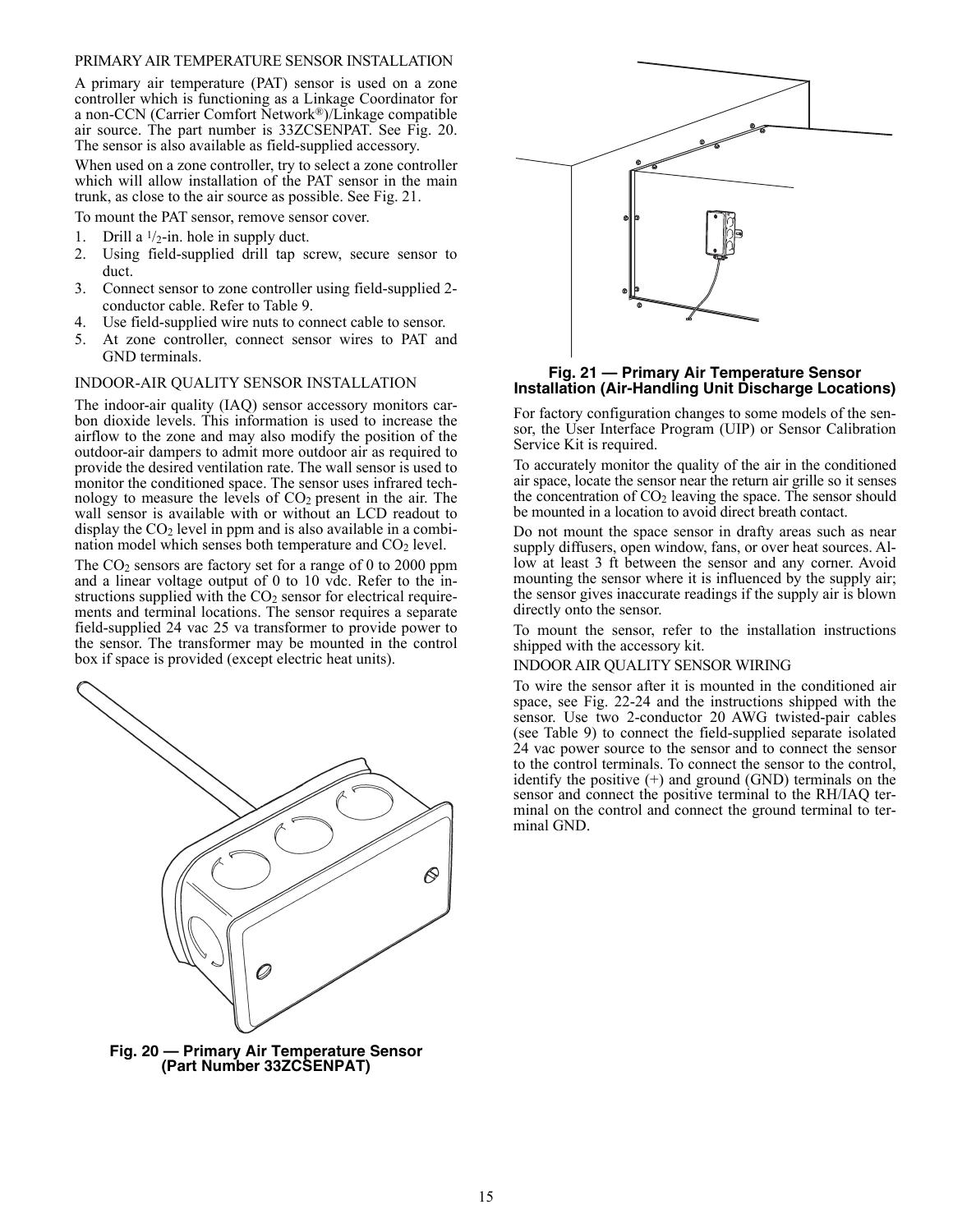

**Fig. 22 — Indoor Air Quality Sensor (Wall-Mounted Version Shown) 33ZCSENCO2**

<span id="page-15-0"></span>

Fig. 23 - Ventilation Rates Based on CO<sub>2</sub> Set Point

#### HUMIDITY SENSOR (WALL-MOUNTED) INSTALLATION

 The accessory space humidity sensor is field-supplied and installed on an interior wall to measure the relative humidity of the air within the occupied space. See Fig. [25](#page-16-2).

The use of a standard 2-in x 4-in. electrical box to accommodate the wiring is recommended for installation. The sensor can be mounted directly on the wall, if acceptable by local codes.

If the sensor is installed directly on a wall surface, install the humidity sensor using 2 screws and 2 hollow wall anchors (field-supplied); *do not over-tighten screws*.

# **CAUTION**

Do NOT clean or touch sensing element with chemical solvents. They will permanently damage the sensor.

The sensor must be mounted vertically on the wall. The Carrier logo should be oriented correctly when the sensor is properly mounted.

DO NOT mount the sensor in drafty areas such as near heating or air-conditioning ducts, open windows, fans, or over heat sources such as baseboard heaters, radiators, or wallmounted light dimmers. Sensors mounted in those areas will produce inaccurate readings.

Avoid corner locations. Allow at least 4 ft between the sensor and any corner. Airflow near corners tends to be reduced, resulting in erratic sensor readings.

Sensor should be vertically mounted approximately 5 ft up from the floor, beside the space temperature sensor.

For distances up to 500 feet, use a 3-conductor, 18 or 20 AWG cable. A CCN communication cable can be used, although the shield is not required. The shield must be removed from both ends of the cable if this cable is used.



<span id="page-15-1"></span>**Fig. 24 — Indoor Air Quality Sensor Wiring**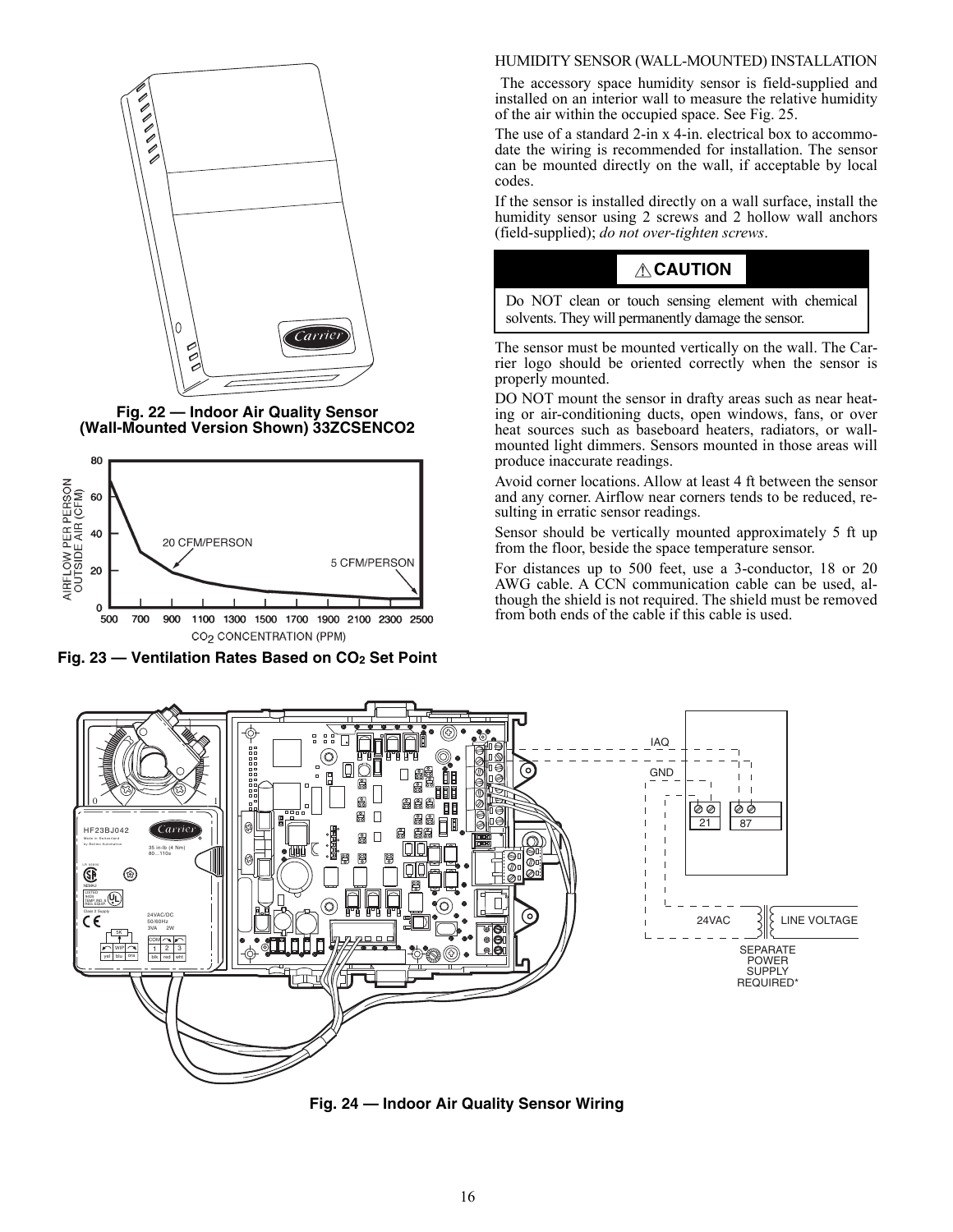

<span id="page-16-2"></span>**Fig. 25 — Wall-Mounted Relative Humidity Sensor**

The power for the sensor is provided by the control board. The board provides 24 vdc for the sensor. No additional power source is required.

To wire the sensor, perform the following:

- 1. At the sensor, remove 4-in. of jacket from the cable. Strip  $\frac{1}{4}$ -in. of insulation from each conductor. Route the cable through the wire clearance opening in the center of the sensor. See Fig. [26](#page-17-1).
- 2. Connect the RED wire to the sensor screw terminal marked  $(+)$ .
- 3. Install one lead from the resistor (supplied with the sensor) and the WHITE wire, into the sensor screw terminal marked (–). After tightening the screw terminal, test the connection by pulling gently on the resistor lead.
- 4. Connect the remaining lead from the resistor to the BLACK wire and secure using a field-supplied closed end type crimp connector or wire nut.
- 5. Using electrical tape, insulate any exposed resistor lead to prevent shorting.
- 6. At the control box, remove the jacket from the cable.
- 7. Strip  $\frac{1}{4}$ -in. of insulation from each conductor.
- 8. Connect the RED wire to terminal +24v on the control board.
- 9. Connect the BLACK wire to terminal GND on the control board.
- 10. Connect the WHITE/CLEAR wire to terminal RH/IAQ on the control board.

## <span id="page-16-0"></span>**Connect the CCN Communication Bus**

The zone controllers connect to the bus in a daisy chain arrangement. The zone controller may be installed on a primary CCN bus or on a secondary bus from the primary CCN bus. Connecting to a secondary bus is recommended.

At 9,600 baud, the number of controllers is limited to 128 zones maximum, with a limit of 8 systems (Linkage Coordinator configured for at least 2 zones.) Bus length may not exceed 4000 ft, with no more than 60 devices on any1000-ft section. Optically isolated RS-485 repeaters are required every 1000 ft.

At 19,200 and 38,400 baud, the number of controllers is limited to 128 maximum, with no limit on the number of Linkage Coordinators. Bus length may not exceed 1000 ft.

The first zone controller in a network connects directly to the bridge and the others are wired sequentially in a daisy chain fashion.

The CCN communication bus also connects to the zone controller space temperature sensor. Refer to Step 3 on [page 4](#page-3-4) of the installation section for sensor wiring instructions.

#### COMMUNICATION BUS WIRE SPECIFICATIONS

The Carrier Comfort Network (CCN) Communication Bus wiring is field-supplied and field-installed. It consists of shielded three-conductor cable with drain (ground) wire. The cable selected must be identical to the CCN communication bus wire used for the entire network. See Table [10](#page-16-3) for recommended cable.

|  | Table 10 - Recommended Cables |  |
|--|-------------------------------|--|
|  |                               |  |

<span id="page-16-3"></span>

| <b>MANUFACTURER</b> | <b>CABLE PART NO.</b> |
|---------------------|-----------------------|
| Alpha               | 2413 or 5463          |
| American            | A22503                |
| <b>Belden</b>       | 8772                  |
| Columbia            | 02525                 |

NOTE: Conductors and drain wire must be at least 20 AWG (American Wire Gage), stranded, and tinned copper. Individual conductors must be insulated with PVC, PVC/nylon, vinyl, Teflon<sup>1</sup>, or polyeth-<br>ylene. An aluminum/polyester 100% foil shield and an outer jacket of PVC, PVC/nylon, chrome vinyl, or Teflon with a minimum operating temperature range of  $-20^{\circ}$ C to  $60^{\circ}$ C is required.

#### CONNECTION TO THE COMMUNICATION BUS

- 1. Strip the ends of the red, white, and black conductors of the communication bus cable.
- 2. Connect one end of the communication bus cable to the bridge communication port labeled COMM2 (if connecting on a secondary bus).
- 3. When connecting the communication bus cable, a color code system for the entire network is recommended to simplify installation and checkout. See Table [11](#page-16-1) for the recommended color code.
- 4. Refer to Fig. [26](#page-17-1). Connect the other end of the communication bus cable to the terminal block labeled CCN in the zone controller of the first air terminal. Following the color code in Table 11, connect the Red (+) wire to Terminal 1. Connect the White (ground) wire to Terminal 2. Connect the Black (–) wire to Terminal 3.
- 5. Connect additional zone controllers in a daisy chain fashion, following the color coded wiring scheme in Table [11.](#page-16-1)

**Table 11 — Color Code Recommendations**

<span id="page-16-1"></span>

| <b>SIGNAL TYPE</b> | <b>CCN BUS WIRE</b><br><b>COLOR</b> | <b>PLUG PIN</b><br><b>NUMBER</b> |
|--------------------|-------------------------------------|----------------------------------|
|                    | Red                                 |                                  |
| Ground             | White                               |                                  |
|                    | Black                               |                                  |

NOTE: The communication bus drain wires (shield) must be tied together at each zone controller. If the communication bus is entirely within one building, the resulting continuous shield must be connected to ground at only one single point. If the communication bus cable exits from one building and enters another building, connect the shields to ground at a lightning suppressor in each building where the cable enters or exits (one point only).

1. Teflon is a registered trademark of Dupont.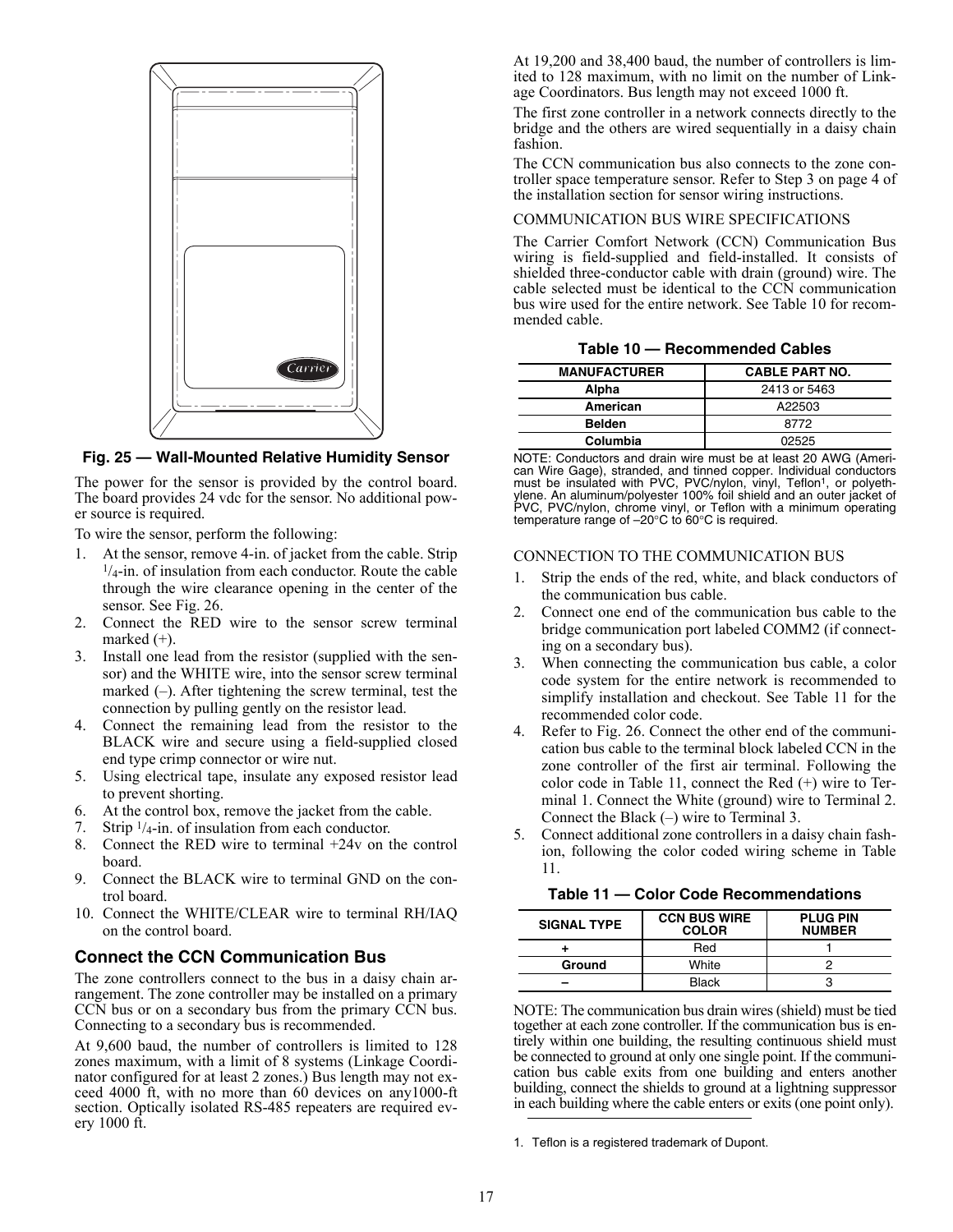

**Fig. 26 — Zone Controller Connections**

# <span id="page-17-1"></span><span id="page-17-0"></span>**ComfortID™ Controls Start-Up**

#### GENERAL

Air volume delivery to the conditioned space is controlled by the modulating of the primary air damper and the sequencing of the air source supply fan. The controller positions the damper by way of an actuator and turns the fan on and off through linkage for the CCN compatible air source equipment control.

## PRIMARY SYSTEM CHECK

- 1. Check that all controls, control box, and ductwork have been properly installed and set according to installation instructions and job requirements.
- 2. Check that final filters have been installed in the air-handling apparatus. Dust and debris can adversely affect system operation.
- 3. Check fan and system controls for proper operation.
- 4. Check electrical system connections.
- 5. Check that all air duct connections are tight.
- 6. See that all balancing dampers at box outlets are in fullopen position.

## ComfortID CONTROL SYSTEM CHECK

- 1. Check interconnections between thermostats and unit controls.
- 2. Force all dampers to control to the maximum cooling cfm using the Building Supervisor, ComfortWORKS®, Network Service Tool or ComfortID Test and Balance Tool software.
- 3. Set supply-duct balancing dampers, if used, in maximum cool position.
- 4. Check that the static pressure available at each box is above the minimum required, force all dampers to control to the minimum cooling cfm and verify that the static pressure is below the maximum safe operating limits when the damper is providing minimum cooling airflow.
- 5. Set air source supply fan speed and duct static pressure regulator to obtain satisfactory static pressure at design airflow.
- 6. While at peak system load, check system operation and pressures.
- 7. Check duct pressure at various points in the system. If system static pressure probe has been properly located, pressure at last units of all branch headers should remain essentially the same. If pressure has changed considerably, recheck the supply air static pressure controller or relocate the probe to better sense system pressure changes.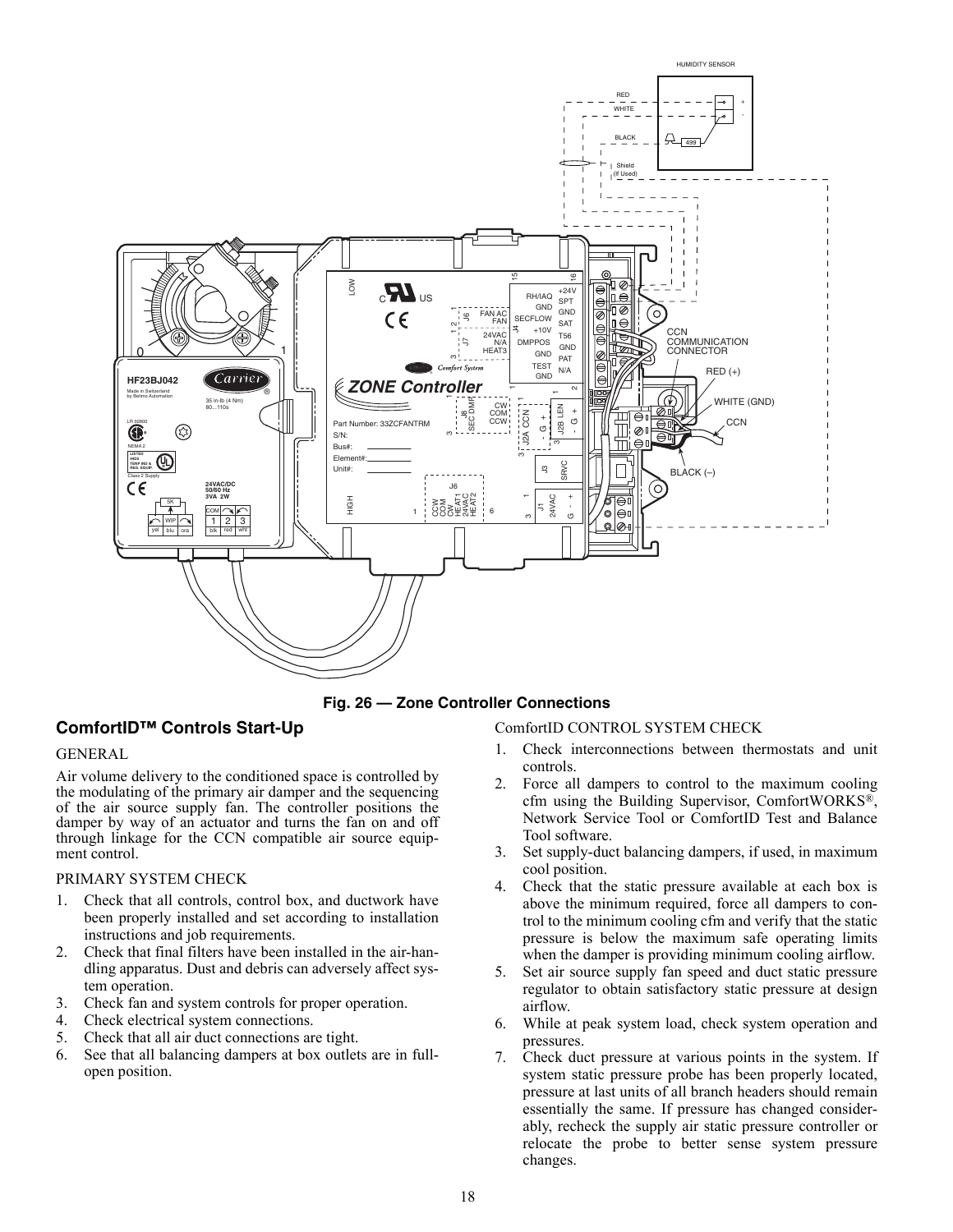8. Remove all forces and balance each control box zone using through the balancing procedure described on page [10](#page-9-1).

## <span id="page-18-0"></span>**CCN System Start-Up**

The Building Supervisor, ComfortWORKS®, and the Network Service Tool can aid in system start-up and troubleshooting.

All set-up and set point configurations are factory-set and field-adjustable. Changes are made by using either Building Supervisor, ComfortWORKS or the Network Service Tool. The Network Service Tool can be used as a portable device to change system set-up and set points from a zone sensor or terminal control module. During start-up, the Building Supervisor or the Network Service Tool can also be used to verify communication with each controller.

For specific operating instructions, refer to the appropriate user manual.

#### ComfortID TEST AND BALANCE TOOL SOFTWARE

The ComfortID Test and Balance Tool software is used for testing each controller if the Network Service Tool or CCN are not available. The ComfortID Test and Balance Tool is compatible with Windows95 and higher and Windows NT4 (with Service Pack Level 3 or better) operating systems.

This software is used for control calibration. It allows for various functions that expedite system checks and testing.

Carrier requires the use of the B&B485CARLP9A Port Powered RS232 to RS485 Converter for proper operation.

The B&B485CARLP9A Port Powered RS232 to RS485 Converter is available through:

B&B Electronics 1500 Boyce Memorial Drive P.O. Box 1040 Ottawa, IL 61350

Refer to the ComfortID Test and Balance Tool Software Installation and Operation Instructions for additional information.

ComfortID CONSTANT VOLUME DUAL DUCT CONTROL PACKAGE NO. 4160

Dual duct units are designed to provide accurate temperature control while maintaining a constant airflow to the space. A typical application is shown in Fig. [27.](#page-18-1) Use package no. 4160 with 35L,N units.



<span id="page-18-1"></span>**Fig. 27 — Constant Volume Dual Duct Control**

#### ComfortID VARIABLE AIR VOLUME DUAL DUCT WITH CONSTANT MINIMUM COLD DECK AIRFLOW CONTROL PACKAGE NO. 4170

Dual duct units are designed to provide accurate variable air volume (VAV) temperature control in both heating and cooling modes with a minimum amount of energy consumption. Typically system used with this control package provide all the ventilation air though the cold deck only. This control package provides VAV cooling operation and VAV heating with variable air temperature. The control will maintain the minimum cooling airflow set point during heating to provide the required ventilation to the space. A typical application is shown in Fig. [28](#page-18-2). Use package no. 4170 with 35N units.

ComfortID VARIABLE AIR VOLUME DUAL DUCT WITH COLD DECK CLOSE-OFF CONTROL PACKAGE NO. 4175

Dual duct units are designed to provide accurate variable air volume (VAV) temperature control in both heating and cooling modes with a minimum amount of energy consumption. A typical system used with this control package provides ventilation air though both the hot and cold decks. This control package provides VAV cooling operation and variable air temperature heating. It will reduce the cold deck (cooling) airflow to zero during maximum heating to eliminate energy waste. A typical application is shown in Fig. [29](#page-19-0). Use package No. 4175 with 35N units.



<span id="page-18-2"></span>**Fig. 28 — VAV Dual Duct with Constant Minimum Cold Deck Airflow Control**